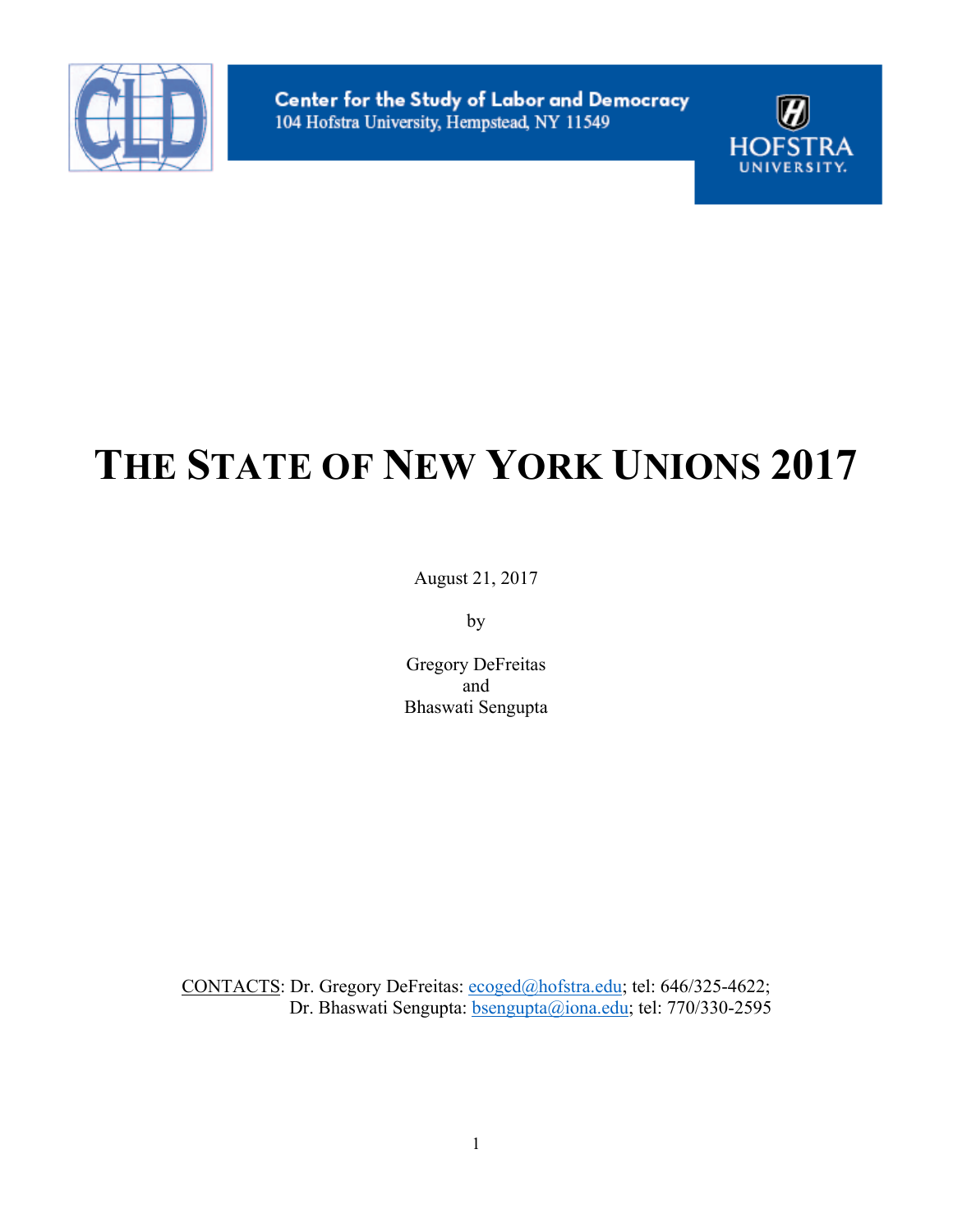

*Of Labor & Democracy, Hofstra University* 

### **ABOUT THE CENTER**

*The Center for the Study of Labor and Democracy* **(CLD)** is a nonprofit research institute based at Hofstra University that aims to expand public understanding and discussion of important issues facing working people. CLD pursues a distinctive interdisciplinary research approach designed to produce policy-relevant studies of labor problems and institutions, extending from the local Long Island and New York City labor markets to national and global labor issues. The Center conducts original research, designs and implements surveys, organizes lectures, workshops, seminars and conferences, and publishes periodic reports and a journal, *Regional Labor Review.* For more information, please email laborstudies@hofstra.edu, visit our website: www.hofstra.edu/cld, or write to: Center for Study of Labor & Democracy, 200 Barnard Hall, Hofstra University, Hempstead, NY 11549.

#### **ABOUT THE AUTHORS**

GREGORY DEFREITAS is Professor of Economics at Hofstra University in New York. He is also the founding director of Hofstra's Labor Studies degree program, as well as director of its research institute, the Center for the Study of Labor and Democracy. He was educated at Stanford, Cambridge, and Columbia University, where he received his Ph.D. in Economics. Before taking his position at Hofstra, he taught at Cambridge, Barnard College, Columbia University, and the University of Toronto. Website: http://people.hofstra.edu/Gregory\_E\_Defreitas

BHASWATI SENGUPTA is a Research Associate at the Center for the Study of Labor and Democracy. She is also an Assistant Professor and Chair of the Economics Department at Iona College. She received her Ph.D. in Economics from North Carolina State University. Before taking her position at Iona, she taught at Grinnell College and Hofstra University.

#### **DISCLAIMER**

The opinions and conclusions expressed in this report are the author's own and do not necessarily reflect those of the Center for the Study of Labor and Democracy or Hofstra University.

© 2017 Center for the Study of Labor and Democracy, Hofstra University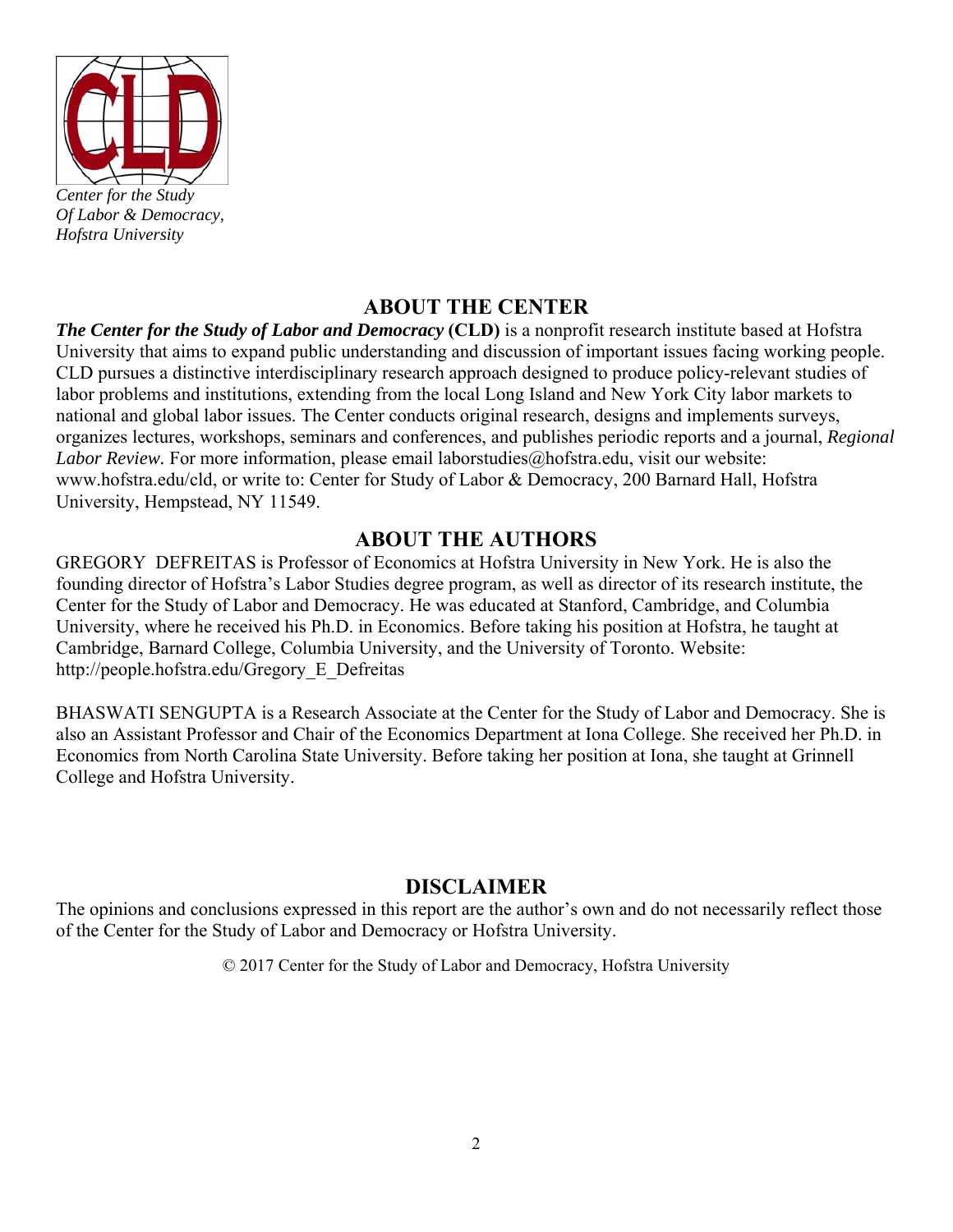# TABLE OF CONTENTS

| <b>EXECUTIVE SUMMARY</b>          | 4  |
|-----------------------------------|----|
| 1. NYS, NYC and Suburbs           | 6  |
| 2. Accounting for the Trends      | 10 |
| 3. Age Differences                | 11 |
| 4. Gender, Race and Ethnicity     | 12 |
| 5. Immigration                    | 15 |
| 6. Public vs. Private             | 17 |
| 7. Industry Densities             | 19 |
| 8. Do Unions Raise Wages?         | 21 |
| 9. Summary and Concluding Remarks | 22 |
| Tables                            | 25 |
| <b>Notes</b>                      | 34 |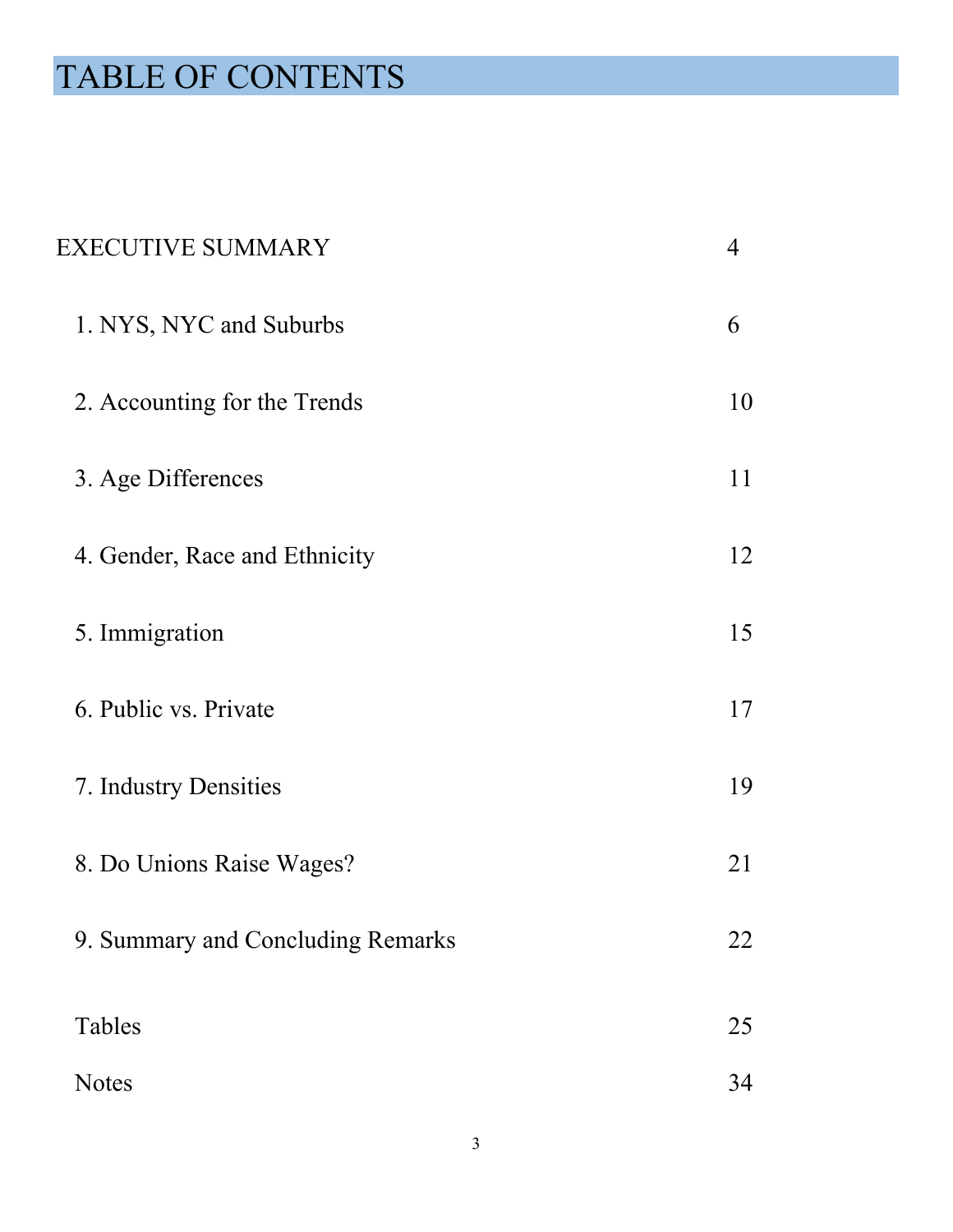## *The State of New York Unions 2017*

*by Gregory DeFreitas and Bhaswati Sengupta* 

### <span id="page-3-0"></span>EXECUTIVE SUMMARY

 $T$ he disappearance of industrial working class jobs and the pay paralysis in those surviving have fueled fierce

political and economic debate of late. While most of that debate has focused on the roles of globalization, automation and immigration, recent economic research points to the special importance of deunionization. The steepest declines in real earnings since 1979 have hit nonunion, non-college-educated men. Over the same time span, the fraction of such workers with union membership has plunged by two-thirds, from 38 percent in 1979 to just 11 percent now. That fall in union representation is the single most powerful driver of wage inequality and stagnation trends for middle-wage men. $<sup>1</sup>$ </sup>

Across the country today, only 1 in 10 of all employees, and just 1 in 15 private sector workers is still a union member. Between 1979 and 2015, the number of private sector union members was cut in half to 7.6 million. And it fell another 110,000 last year. Working people covered by union contracts still average higher wages and benefits than do otherwise comparable non-union employees. But their shrinking membership rates and bargaining power erode union compensation standards, and thereby also weaken the pressure on nonunion employers to improve their workers' pay.

A better understanding of these broad national trends requires a closer look at their regional components. A decade ago, we wrote the first detailed description of the major characteristics of and trends in recent unionization in the New York Metropolitan Area, the nation's largest metro labor market.<sup>2</sup> This report updates these findings with empirical analysis conducted on large microdata sets from the U.S. Census Bureau's Current Population Surveys.<sup>3</sup> We trace changes in union membership just before, during and since the Great Recession, with separate analyses by sex, age, race, ethnicity, immigration status and industry. Among the key highlights of our findings are:

 New York State leads the nation in unionization: it is now the sole state with over one-fifth of its workforce in unions. And the downstate New York Metropolitan Area today has the highest union membership rate of all the country's large metro regions. Of its wage and salary employees, 21.4 per cent are in unions – over twice the national average outside New York.

Union membership has increased in both New York City and its suburbs since the Great Recession. The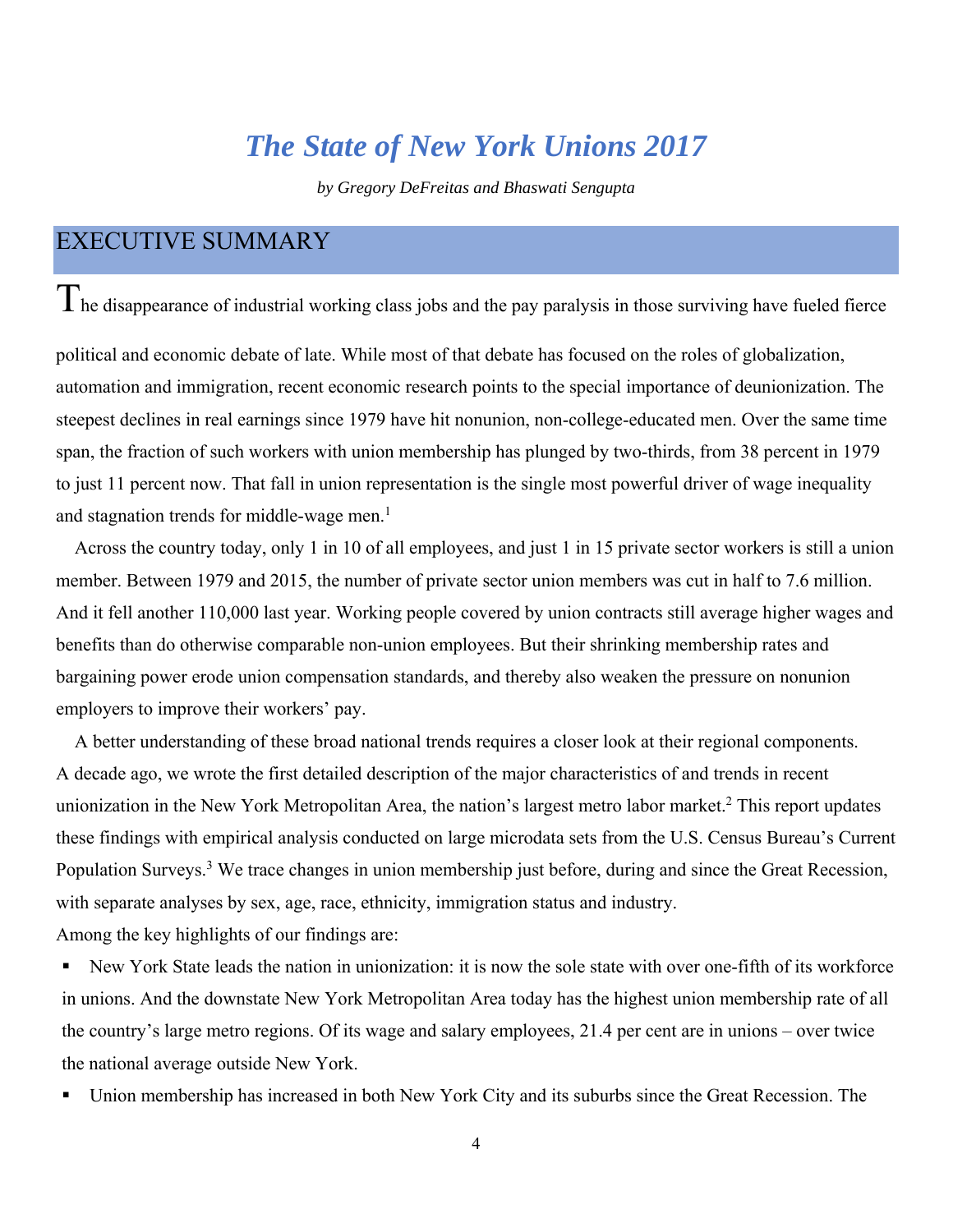number of New York City residents in labor unions has reached nearly 876,000 – a 9.4 percent increase since the recession. Today, 24.8 percent of New York wage and salary workers belong to a union. Long Island experienced a much smaller 0.6 percent increase in union membership; its 302,868 union members account for a nearly identical 24.5 percent of all employees.

 However, both the city's and the suburb's unions have not regained members fast enough to recover their pre-recession levels, resulting in a net decline over the past decade in the unionized share of workers (nearly two percentage points less in the city; one percentage point lower on the Island).

 Underlying the trends in union membership are often dramatic variations in unions' fortunes among workers differentiated by age, gender, race and ethnicity, immigrant status, hours of work, public-private sector, and industry. We found that New York City's Millennials – by far the largest single age group – are more than twice as likely as their cohort nationwide to be union members (19.6 percent vs. 9.2 percent) and now account for nearly one in four of all the city's union members. And New Yorkers in their late teens/early twenties are over three times as likely as youth elsewhere to have union protections today.

 New female union workers accounted for two-thirds of the post-recession rise in union membership in New York City, and women are now a majority of the city's union members. While the city's membership rate has fallen among men to 23.9 percent today, the female rate has moved from 24 up to 25.7 percent over the same period. On Long Island, new female union workers accounted for 61 percent of the net increase in membership since the recession. Union contracts now cover 25.9 percent of men and 24.2 percent of women workers – and the gap between them has been cut in half since the late 1990s.

 African American women in New York City are more likely than any other demographic group, male or female, to hold jobs with union representation. The black female union density rate of nearly 42 per cent is followed by that of African American men (37.2 per cent), Latina women (26.8 per cent), and Latino men (25 per cent), In fact, white non-Hispanic men today account for only 15 per cent of New York City's unionized work force. On Long Island, the white male union share is nearly three times as large (42 per cent), but a growing majority of its union workers are now women and minority men.

 Over two-fifths of all union members in the city are immigrants. Moreover, the foreign-born accounted for one-third of all new unionization since the last recession. Naturalized immigrant citizens have a higher union membership rate (31 percent) than either US-born citizens (25 percent) or non-citizen migrants (6 percent). Long Island immigrants are a far smaller fraction of the work force, with lower union density than the nativeborn. But the number of immigrant citizens in unions rose nine percent since the Great Recession.

The public sector now accounts for 37 percent of New York City union members and has a density twice the national average. On Long Island, 71 percent of its more than 237,000 public sector workers are in unions, a membership rate that has held fairly steady over the past decade. The Long Island public sector represents a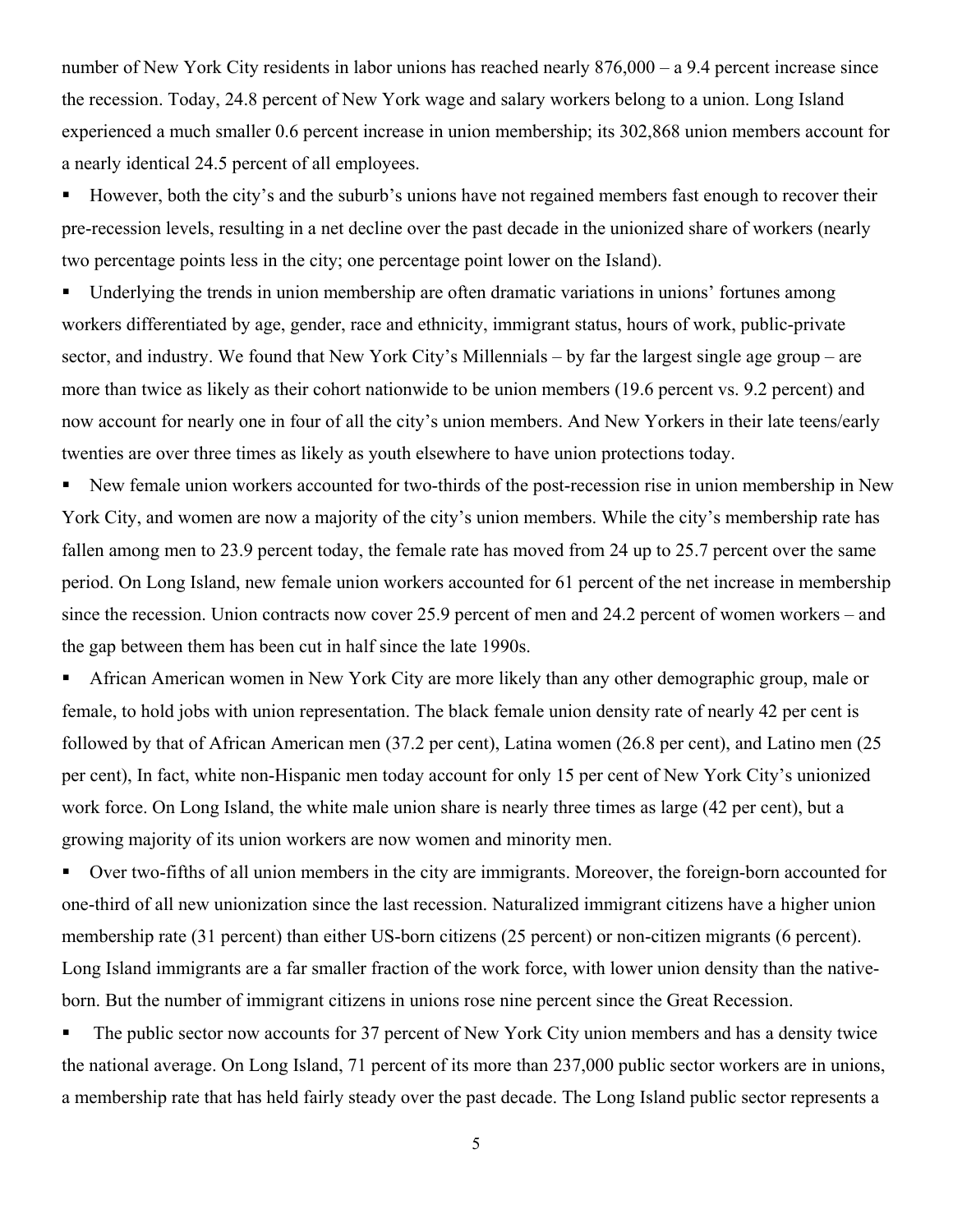<span id="page-5-0"></span>larger proportion of the resident population's jobs than in the city. And it accounts for the majority of all Long Island residents in a union job. Among working class New York City residents in full-time jobs, union members earn 18 percent higher median hourly and weekly wages. Median pay of Long Island union members today is over 50 percent above that of their nonunion neighbors. The union pay advantage exceeds 20 percent in construction, manufacturing, transportation and utilities, leisure and hospitality and public administration.

#### **NYS, NYC & Its Suburbs**

New York State has long had a higher share of its workforce represented by labor unions than any other state. That was certainly not true when state-by-state unionization figures were first regularly published a halfcentury ago. In 1964, 29.3 per cent of American workers nationwide were union members – a rate nearly two and one-half times higher than today. In 35 states, the union membership rates (or "membership density") was over 20 per cent and in 16 of those it exceeded 30 per cent. New York's rate of 35.5 per cent only put it in 13th place in the mid-1960s, far behind top-ranked Michigan where 44.8 per cent of the work force was unionized.4



*Fig. 1 Sources: US Bureau of Labor Statistics (2017) and Hirsch, Macpherson and Vroman (2001; 2017).* 

Although New York, like nearly all other states, has experienced marked declines in union density since at least the sixties, the pace of that erosion has generally been slower than elsewhere. In the 20 years after 1964, while the national union membership rate dropped over 10 percentage points to 19.1 per cent, New York's rate fell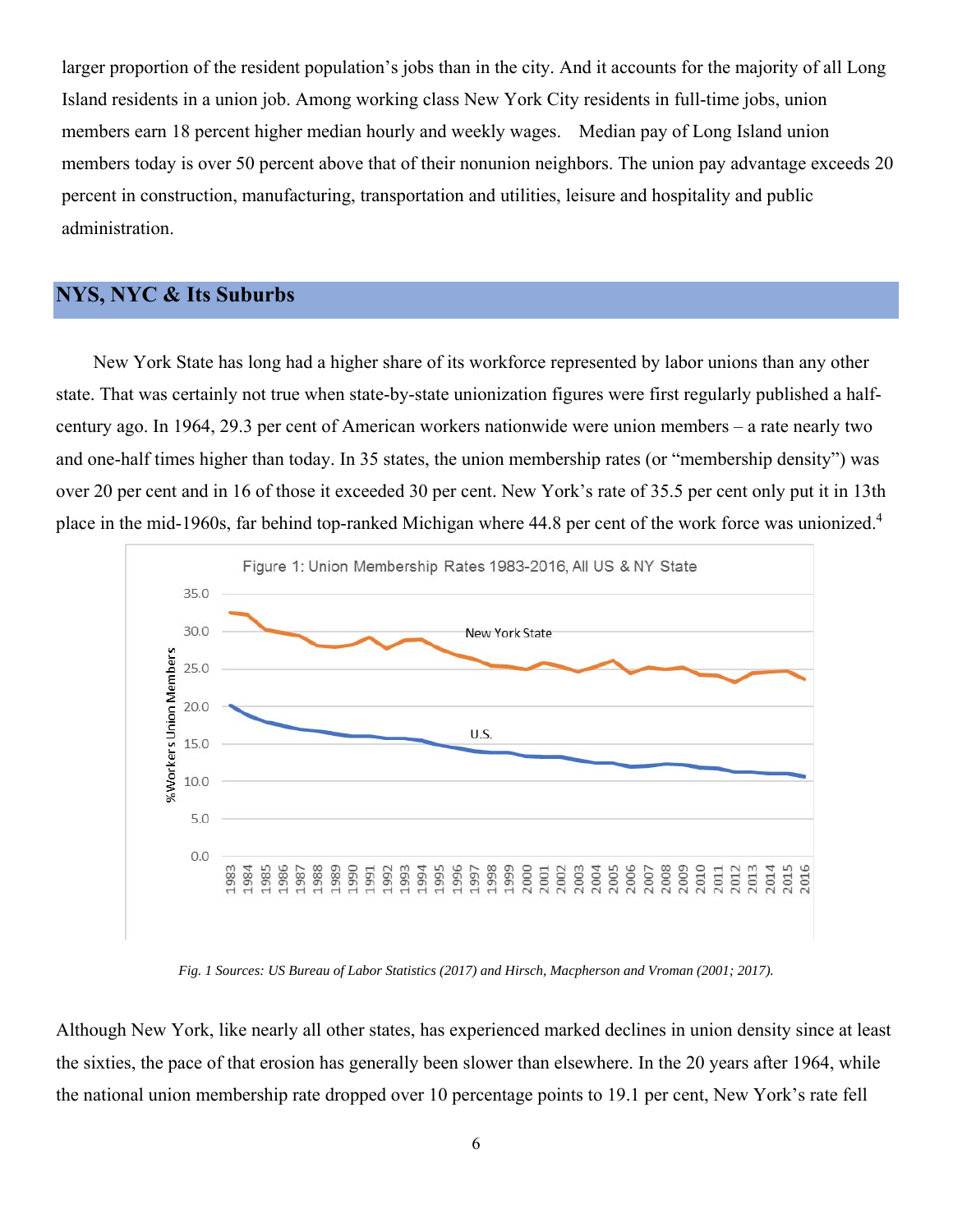less than one-third as much, to 32.3 per cent. As Figure 1 shows, the state's membership density fell more rapidly from the early 1980s through the mid-1990s. But, starting in 1983, New York has had a higher rate of union membership than any state in all but 5 of the 34 years through 2016 (and every year of the past 10). Over the last two decades, as national union density continued to shrink, the state's density held relatively steady at 25 to 26 percent until the Great Recession. In the last pre-recession year (2007), 2.06 million New Yorkers were union members (25.2 percent density). By the trough year 2012, the state's wage/salary job count had plunged by 217,000 and union membership was down to 1.84 million (23.2 percent). Then rapid recovery began that more than replaced the total number of lost jobs by 2015 and raised union membership and density to 24.7 percent, very close to pre-recession levels. However, as the expansion matured in 2016, the state's job growth turned anemic and the number of union employees sank by nearly 100,000.

In fact, no other state now has a rate above 20 per cent.<sup>5</sup> In the latest 2016 government survey, 1.94 million of the state's 8.2 million wage and salary employees, or 23.6 per cent, said that they were union members. That means that New Yorkers now have a union membership rate that is below the 2015 level, but still over twice the current national average of 10.7 per cent.

The influence of unions is greater than suggested by their membership figures, not least because unions represent some employees who report in surveys that they are covered by union contracts but are not union members. For example, 133,000 workers said their job had union coverage, in addition to the 1.94 million New Yorkers who identify as union members. Hence, the state's broader union coverage rate (or "coverage density") was 25.2 per cent. Nationwide, 16.3 million workers were covered by union contracts, accounting for 12 per cent of wage and salary employees. But using coverage rather than membership rates alters neither New York's state ranking, nor the trends plotted in Figure 1.

The state's economic engine and population center is the New York City metropolitan area, particularly the city and Long Island. How does union density in downstate New York compare to that in other large metro areas? In Table 1, we present our estimates of union membership and broader union coverage figures in the country's 15 most populous metropolitan regions.In 2014-16, an average of 1.82 million of the New York metro area's 8.5 million wage and salary workers were union members. With 21.4 per cent of its workforce in unions, New York ranked first among the largest metro areas. Of the others, only Riverside-San Bernardino had membership density even close to 20 percent. It was followed in the top five by San Francisco, Seattle, and Chicago. New York's unionization rate was over twice the non-New York metro average. New York also ranked far above others by the broader coverage measure: 22.7 percent of the metro area's workers were represented by a union at work, compared to the national average outside New York (11.6 percent).

Within the metro area, 847,960 of New York City's 3.5 million employed residents were union members in 2016: a membership density of 23.6 percent. Another 54,647 non-members told interviewers that their job

7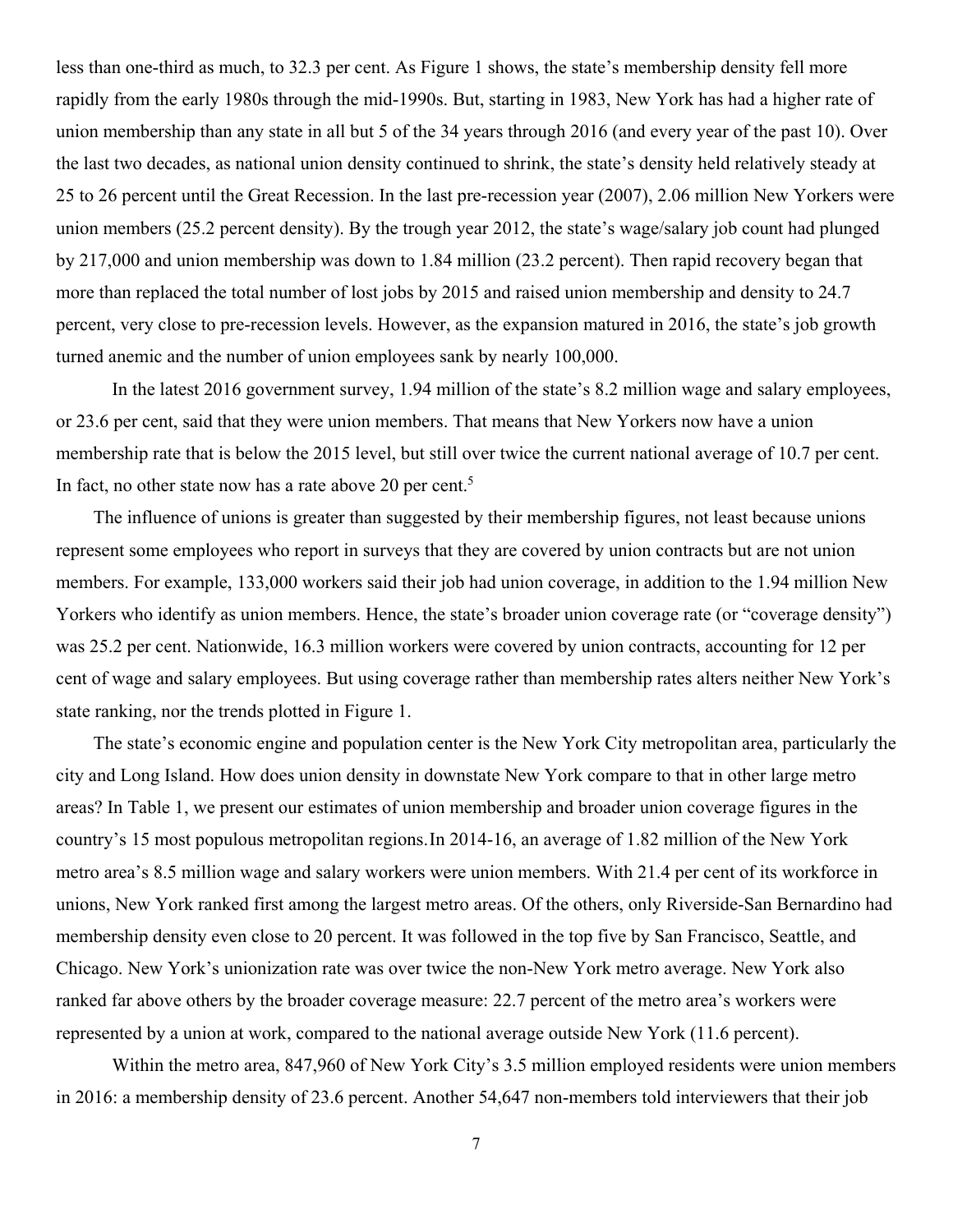was covered by a collective bargaining contract, so a total of 25.5 per cent were represented by a union. Among working Long Islanders in 2016, 328,593 had union coverage (25.6 per cent), of whom 304,298 (23.5 per cent) were union members (a 23.7 percent membership rate). Insofar as some of the latter may well be commuters whose New York City jobs offer union coverage, these estimates may understate union density among the city's employers. But the same may be true to some extent for suburban areas, as reverse commuting of the city's residents to jobs on Long Island and elsewhere continues to become more common.

|                                           |                   | <b>Covered by Union</b> |                |                   |          |
|-------------------------------------------|-------------------|-------------------------|----------------|-------------------|----------|
| Metropolitan Area                         | <b>Employment</b> | <b>Members</b>          | Non-           | <b>Membership</b> | Coverage |
|                                           |                   |                         | <b>Members</b> | Rate              | Rate     |
| New York-Northern NJ-Long Island NY-NJ-PA | 8,511,706         | 1,824,224               | 103,979        | 21.4              | 22.7     |
| Chicago-Naperville-Joliet, IL-IN-WI       | 4,214,391         | 609,678                 | 32,174         | 14.5              | 15.2     |
| Dallas-Fort Worth-Arlington, TX           | 3,314,268         | 161,669                 | 48,964         | 4.9               | 6.4      |
| Washington DC/MD/VA                       | 2,926,740         | 241,651                 | 47,693         | 8.3               | 9.9      |
| Houston-Baytown-Sugar Land, TX            | 2,782,483         | 126,887                 | 29,093         | 4.6               | 5.6      |
| Philadelphia-Camden-Wilmington, PA-NJ-DE  | 2,621,345         | 348,704                 | 25,353         | 13.3              | 14.3     |
| Miami-Fort Lauderdale-Miami Beach, FL     | 2,494,132         | 156,650                 | 29,134         | 6.3               | 7.4      |
| Atlanta-Sandy Springs-Marietta, GA        | 2,454,692         | 102,467                 | 21,880         | 4.2               | 5.1      |
| San Francisco-Oakland-Fremont, CA         | 2,140,816         | 351,544                 | 24,075         | 16.4              | 17.5     |
| Los Angeles-Long Beach-Santa Ana, CA      | 1,955,540         | 272,620                 | 20,536         | 13.9              | 15.0     |
| Phoenix-Mesa-Scottsdale, AZ               | 1,818,349         | 89,550                  | 22,016         | 4.9               | 6.1      |
| Detroit-Warren-Livonia, MI                | 1,782,914         | 257,543                 | 17,957         | 14.4              | 15.5     |
| Seattle-Tacoma-Bellevue, WA               | 1,735,386         | 273,909                 | 23,119         | 15.8              | 17.1     |
| Riverside-San Bernardino, CA              | 1,585,543         | 313,308                 | 26,377         | 19.8              | 21.4     |
| Boston-Cambridge-Quincy, MA-NH            | 831,347           | 106,013                 | 9,303          | 12.8              | 13.9     |

 **Table 1:** Union Membership & Coverage Rates in Largest Metro Areas, 2014-2016

 Note: "Coverage Rate" equals the sum of all union members plus workers who (though not officially union members) hold jobs represented by a labor union, as a share of total employment.

 Table 1 Source: Authors' analysis of microdata on wage & salary workers, 16 & older, from CPS Outgoing Rotation Group Earners Files  (CPS-ORG) and B. Hirsch & D. Macpherson, *Union Membership & Coverage Database from the CPS:* www.unionstats.com.

These findings reveal that New York City residents account for nearly 47 percent of the entire state's union members. Has this numeric importance been reflected in similar union density trends over time? For each year from 1995 through 2016, we plotted our estimates of annual union membership rates for New York City and Long Island residents in Figure 2.

It appears that the overall state trends in unionization in Figure 1 have been markedly influenced by the roughly similar trend followed in the city. From a 1986 density of 35.5 per cent, the city's union membership fell to 30 per cent of the workforce in 1995, then dropped further to a low of 25 per cent in 2000. As the local job market slowly revived after the 2001 recession, union membership rose to an average of 27 percent in 2004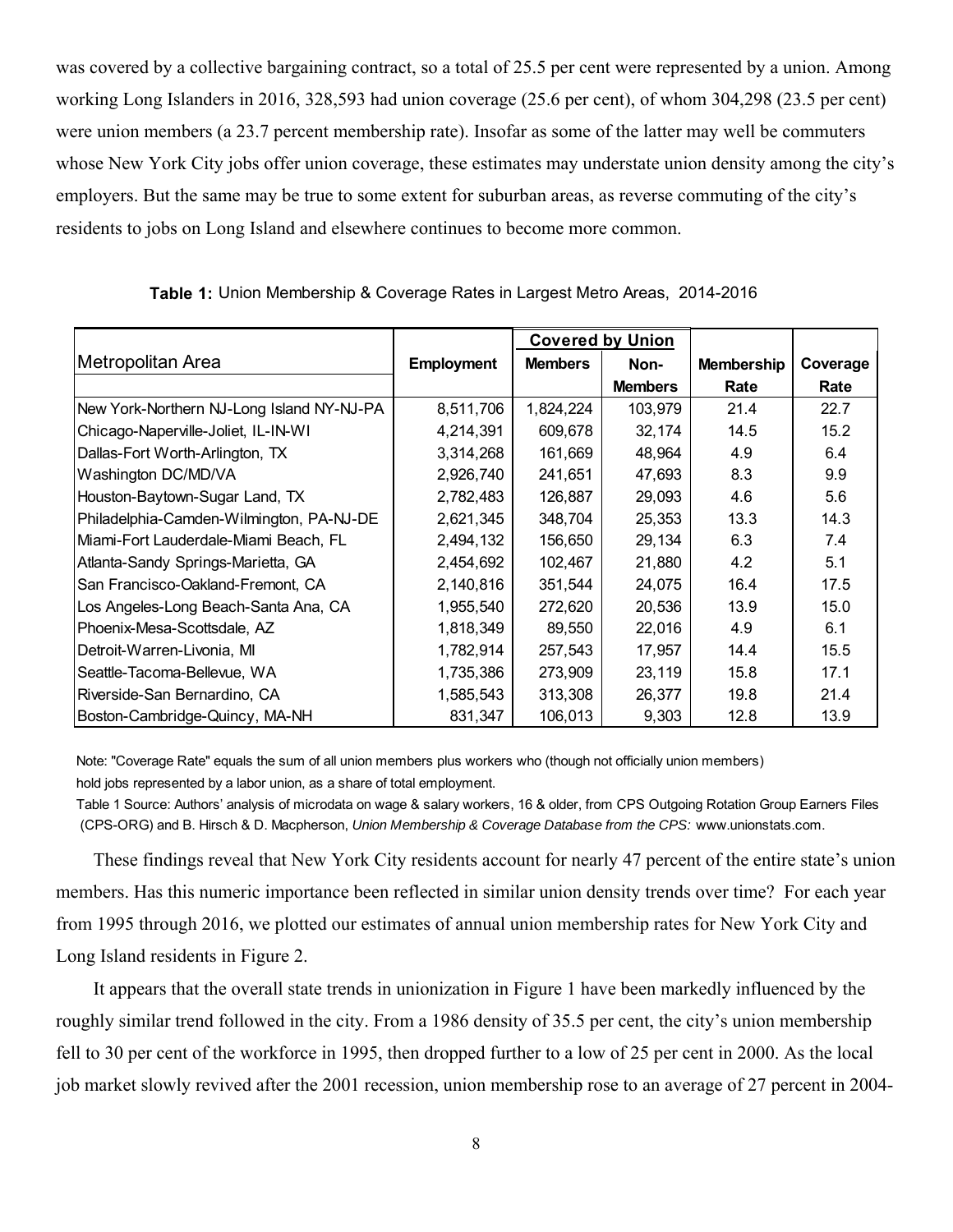06 (Table 2). But in only the first year of the Great Recession (2008), union density dropped sharply to 24.1 percent. And it plunged to a low of 21.5 percent by 2012. With the city's strong job recovery since then (averaging 2.8 percent/year in 2010-15), the fraction of unionized New Yorkers rose to 26.3 percent by 2015, close to the immediately pre-recession average. However, in 2016, the city's job growth slowed sharply and the number of employed union members fell by 90,446 (-9.6 percent). <sup>6</sup> This brought the membership density down to 24 percent.



*Fig. 2 Source: Authors' analysis of US Census Bureau Current Population Survey (CPS-ORG) microdata files, 1986 to 2017. Samples limited to wage and salary workers aged 16 and over. Union membership rates are percentages of workers each year who report union membership.*

In contrast, Long Island's union membership density has over the same period followed a generally more stable pattern than the state or the city. Union density actually rose slightly from about 26 to 27 per cent in the mid-1980s to 28 percent in the early 1990s. After dipping in 1995 to 1997, the Long Island rate rose to 27 percent in 1999 – the first year in the series that Long Islanders had a higher unionization rate than the city (26.6 per cent). In the immediate pre-recession period 2004-06, an average of 25.3 percent of the workforce was a union member. The density fell during the core recession years 2008-10 to 24.4 percent, then bottomed out at a low of 22.9 percent in 2013. In 2016, the number of union members increased by over 26,000. This more than matched local employment growth, nudging the fraction in unions up slightly from 23.3 in 2015 to 23.7 percent last year (Table 2). So, these cyclical fluctuations have brought the NYC and Long Island union densities back to nearparity.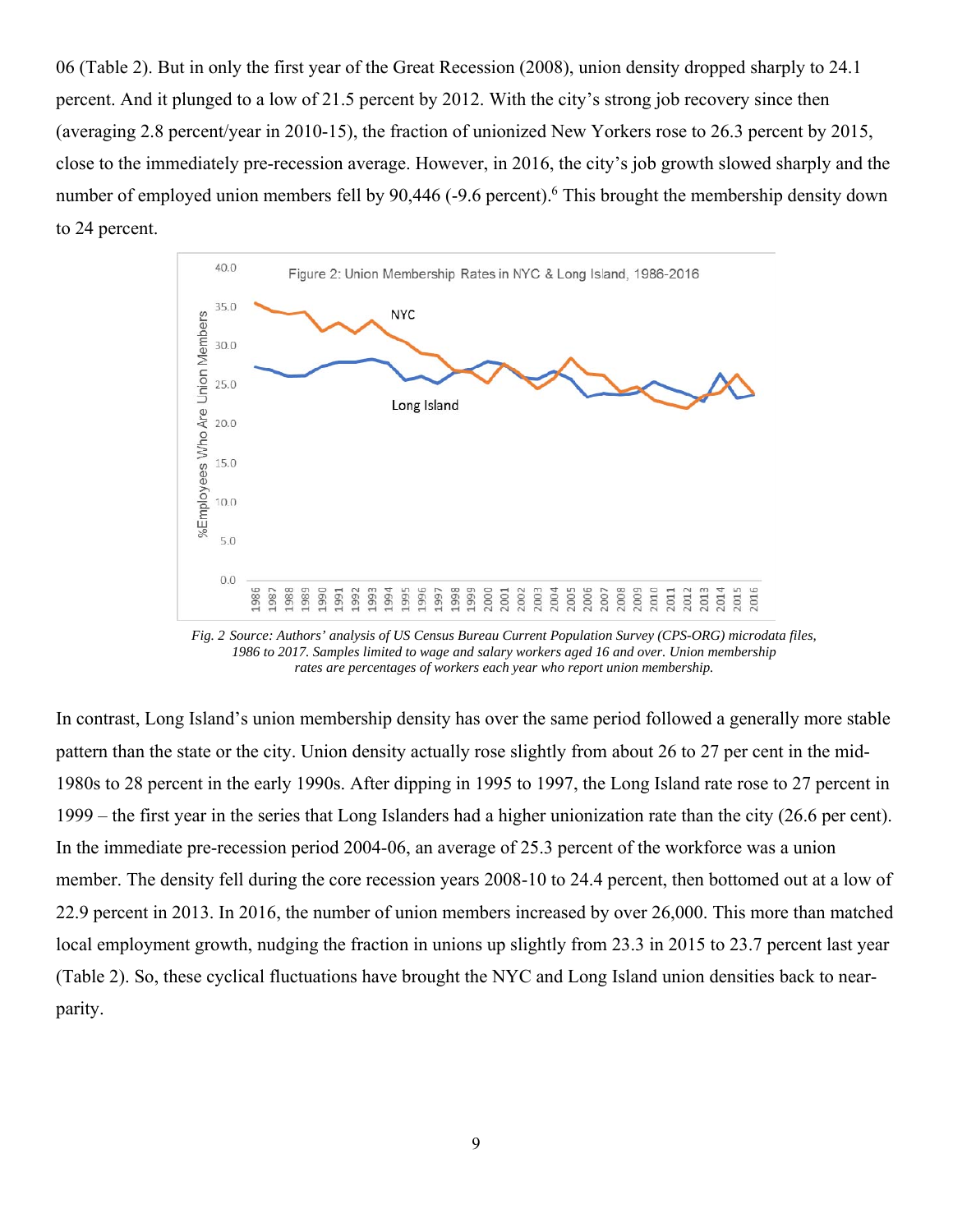#### <span id="page-9-0"></span>**Accounting for Recent Trends**

What accounts for the patterns in local union density traced above? A large body of social science research on union membership patterns has for years been exploring a variety of possible explanatory factors, mostly at the national level.<sup>7</sup> A systematic study of the full set of such possible explanatory factors is well beyond the scope of this first paper. But we can take some exploratory steps by investigating in more detail recent changes in the main component parts of the New York area's unionized work force. To make this possible requires more data than single-year survey samples.

Even with the large national sample size of our Current Population Survey data source, the CPS metrolevel subsamples are generally not large enough for a single year to yield statistically significant estimates on many narrowly defined demographic or economic subgroups. Recognizing this, we only used single-year data so far for city-wide or metro-wide estimates of union membership and coverage densities (Figure 2). In order to have large enough data samples for reliable estimates of more detailed analysis of specific age, racial, or job groupings in the New York metro area, we pooled the CPS data into three-year groupings: a) 2004, 2005, 2006; b) 2008, 2009, 2010; and c) 2014, 2015, 2016. The first and last of these three time-periods have the advantage that they correspond to business cycle peaks, while the second covers the Great Recession period. We are thereby able to make peak-to-peak comparisons that minimize possible confounding influences from cyclical variations. In most of this analysis, we focus on the proportion of wage and salary employees who report union membership; the slightly higher union coverage measure follows its patterns closely.

We analyzed microdata from the Outgoing Rotation Group files of the CPS. The CPS is the monthly national survey conducted for the BLS on random samples of 50,000 to 65,000 households nationwide. The survey questionnaire asks about a rich variety of demographic, geographic and employment-related matters. Sampled households are interviewed once each month for four consecutive months. One year later, each of these "rotation groups" is again interviewed for a final four consecutive months. Crucially for our study, among the questions asked of all wage and salary employees (excluding the self-employed) are union membership and coverage. We utilized the CPS-ORG for all the years through 2016. The data set is not, of course, without limitations: in particular, it identifies only county of residence, which may differ from the county where the respondent works. We adopted the now-standard methodology employed in a series of state-level and metropolitan-level research papers by Barry Hirsch and David Macpherson.<sup>8</sup>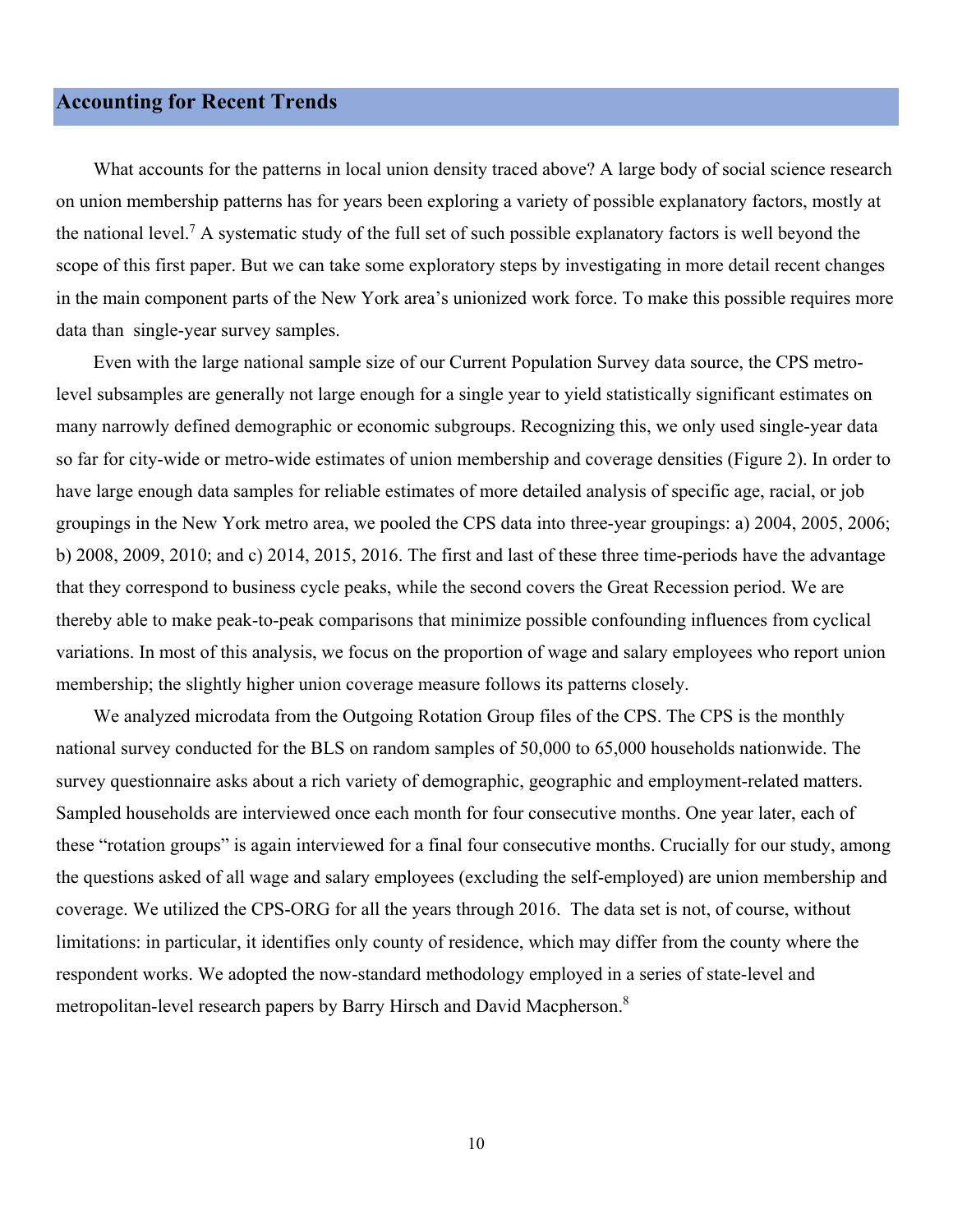<span id="page-10-0"></span>Millennials are today by far the single largest age group in New York City's workforce. Numbering over one million in 2014-2016, they account for a full 30 percent of the city's working residents, well above their national workforce share (23 percent). As Table 2 shows, with the recession, the number in unions fell (by nearly 5,300) as did their share of young workers (from 21 down to 18.9 percent). But since then membership has jumped over five times the earlier losses (+27,552), raising their density rate to 19.6 percent. At that rate, New York's Millennials are more than twice as likely as their cohort nationwide (9.2 percent) to be union members. The 205,000 members ages 25 to 34 now account for nearly one in four of the city's entire union work force (Table 2).

Among major age groups in New York City, the newest working people aged 16 to 24 have the lowest rate of union membership: 13.4 per cent in 2014-16 – less than half the rate of the city's adults 35 and over (Table 2). Of course, school enrollment sharply lowers the workforce activity of this cohort, now just one-tenth of all working residents. Still, 30 years earlier when the youth working population was just as numerous, over 17 percent of them had union cards.<sup>9</sup> By the late 1990s, that rate had slipped to 13 per cent. During the Great Recession, it fell to 11.3 percent. But since then both the number of 16-to-24-year-old union workers and their membership rate has recovered to slightly exceed the pre-recession 2004-2006 levels: the number in unions rose (by nearly 8,000) as did their membership rate. Compared to the national density for youth – 4.4 percent – New Yorkers in their late teens/early twenties are over three times as likely to have union protections today.

On Long Island, Millennials are barely half the share of the resident workforce as in the city. The aging of the Island's population and ongoing exodus of young graduates has sparked growing concern in business and government over the area's economic future. And its effects on union membership is concerning to labor as well. In 2004-06, there were over 64,000 union members ages 25 to 34, accounting for over one-fourth of all union workers (Table 3). Since then their number has fallen to 48,314 and their share has dropped to 16 percent of all members. Their density rate is down as well, from nearly 28 percent to 24.3 percent. It is highly likely that this has contributed to the pay paralysis afflicting so many of the region's Millennials.<sup>10</sup>

As downtown, Long Island's youngest workers ages 16 to 24 are least likely to be in a union (Table 3): just under ten per cent of the youngest workers have union membership today, less than half the local average. Still, the fraction unionized has risen since the recession years, from 8.4 percent in 2010 to 9.8 percent six years later. And it is over twice the national youth rate.

Low youth unionization rates are common across the country. Nationwide, the youth rate has dropped by over half from 9.1 percent in 1983, the first year in which the BLS began collecting annual membership rates by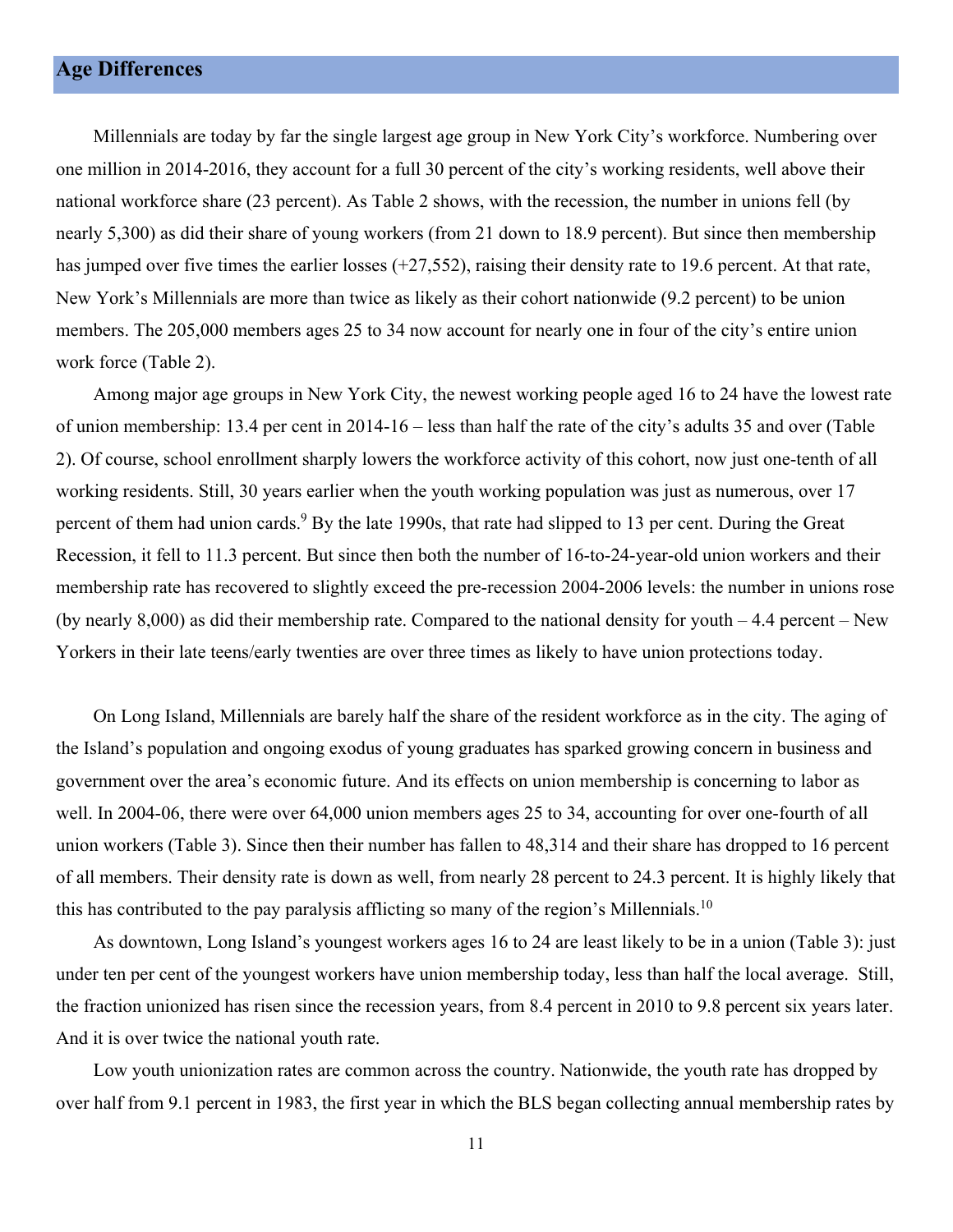<span id="page-11-0"></span>age group. Today, the 816,000 young union members under 25 (over 900,000 fewer than in 1983) account for just over 5 percent of all union members. With the population aged 16 to 24 projected to increase its share of the work force in coming years, these figures could signal serious problems for unions' future growth prospects.

Does the low rate of current union membership among young workers reflect weaker pro-union and/or stronger anti-union sentiments among youth? Young workers have been the hardest hit by the general wage declines of the past two decades. In fact, while the wage gap between youth and adult workers has widened in many advanced countries, it has grown far more in the U.S. than in others.<sup>11</sup> And the declining affordability of higher education and health insurance over this same period has left more and more college-bound students little choice but to hold down jobs, both before and during college. All these trends could arguably enhance the attraction of union protections for the young.

In fact, a number of public opinion surveys have found generally positive youth attitudes toward unions. Nationwide, a majority of Americans, especially youth, tell pollsters that they side with labor unions against employers. Of the respondents of all ages to a national Pew Research poll in mid-2013, 51 percent said that they had a favorable view of unions. This represents a marked rise in pro-union sentiment from just a few years earlier. And youth are the most pro-union of any age group: 61 percent of Millennials 18 to 29 years old view unions favorably, compared to only about half of those ages 30 to 64.<sup>12</sup>

What then explains the disconnect between the fact that youth generally express stronger pro-union attitudes than adults and the seemingly contradictory low unionization rates of young people? The nature of the jobs that most youth find and of the firms that hire them appear to account for a large share of the explanation. First, their jobs are more likely to be entry-level, low-skill and often part-time or temporary positions in small businesses – all characteristics long associated with low union density. Secondly, since recent job growth has been dominated by firms in the traditionally nonunion service sector, youth have more and more only found entry jobs in such nonunion industries.<sup>13</sup> Also, large numbers of youth jobs today have little choice but to work for wealthy and notoriously anti-union employers like Wal-Mart and McDonalds, with long histories of spending freely on legal talent and management consultants to punish or fend off any union organizing.

and sacrificed their interests in favor of protecting senior employees' pay, benefits and job security.<sup>14</sup> Finally, many unions have long neglected organizing young workers, failed to give them leadership roles,

#### **Gender, Race & Ethnicity**

Are gender gaps as evident in unionization as they are in other aspects of employment? Across the country, the majority of union members and leaders today are still men. But decades of rising female labor force participation and union activism have narrowed these gaps. As of 2016, women represent 48 percent of the workforce and 47 percent of all union members. The sex difference in union membership rates has shrunk from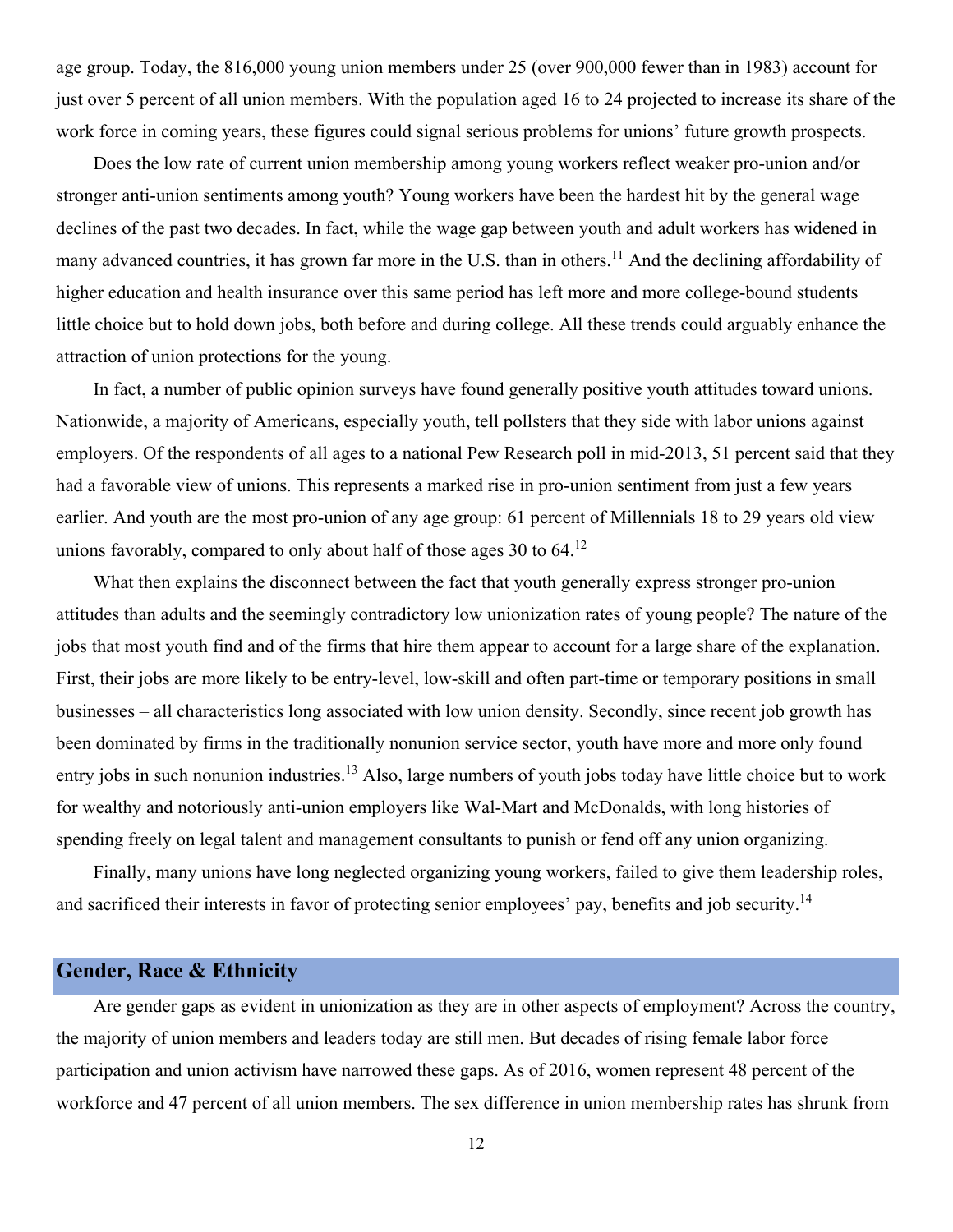a 10-percentage point gap in 1983 to just one percentage point lower female density today: 11.2 percent of working men and 10.2 percent of women are now in unions nationwide.

However, union membership numbers and rates have been falling for both sexes in recent decades. In the last pre-recession year 2007, 8.8 million men (13 percent of male workers) and 6.9 million women (11.1 percent) were in unions. Even after a decade of job recovery, nearly one million fewer males and 236,000 fewer women are union members today. In just the past year, membership totals slumped by -75,000 among men and by -166,000 among women.

Unlike the national pattern, in New York City, both male and female union membership now outnumbers the pre-recession levels. As shown in Table 4, there are now 441,962 female union members in the city – some 17,200 more than a decade ago. Male membership rose by a more modest 2,450 (to a total of 431,573). That is, the more rapid growth of female membership, accounting for nearly 88 percent of the city's union growth, has just made women the majority of New York's union members.



#### *Figure 3 Union Density by Gender, Race and Ethnicity, 2014-16, New York City*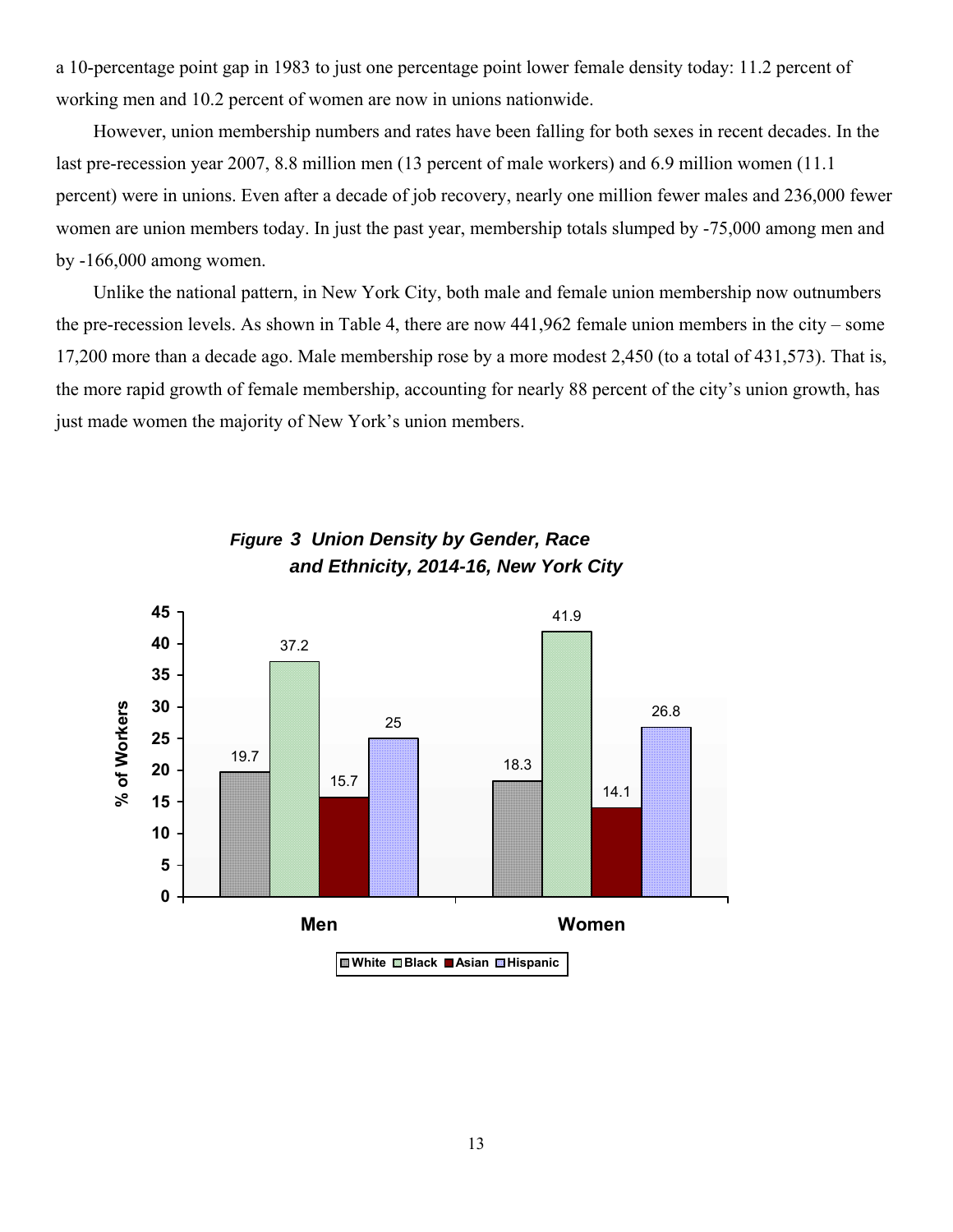

*Figure 4 Long Island Union Density, by Gender, Race & Ethnicity, 2014-2016*

The growing number of female union members in the city is the result of increases in Hispanic and Asian union women large enough to more than offset a slight decline in non-Hispanic black membership. Nearly threefourths of the additional women unionists were Hispanic, and most of the rest were Asian. But because the numbers of people employed increased more rapidly than the number in unions, the Hispanic and Asian union densities are lower than a decade ago.

In the years since the last recession, new female union workers accounted for two-thirds of the postrecession rise in union membership in New York City (+75,101). We found that, while the city's membership rate in this period among men has been unchanged at 24 percent, the female rate has moved from 24 up to 25.7 percent over the same period. African American women in New York City are more likely than any other demographic group, male or female, to hold jobs with union representation (Figure 3). The black female union density rate of nearly 42 per cent is followed by that of African American men (37.2 per cent), Latina women (26.8 per cent), and Latino men (25.5 per cent), In fact, non-Hispanic white men today account for only 15 per cent of New York City's unionized work force.

On Long Island, new female union workers accounted for 61 percent of the small net increase (+1,944) in post-recession membership (Table 5). The white male union share of the Island's unionists is over twice as large (42 per cent) as downtown, but a growing majority of its union workers are now women and minority men. As seen in Figure 4, the highest rate of union membership of the main racial/ethnic groups is among black non-Hispanic men (30.4 percent), closely followed by African American women and white non-Hispanic men (29.1 percent), white non-Hispanic women (27.2), Spanish origin men (13.9), Asian men (13.1) and women (10.9),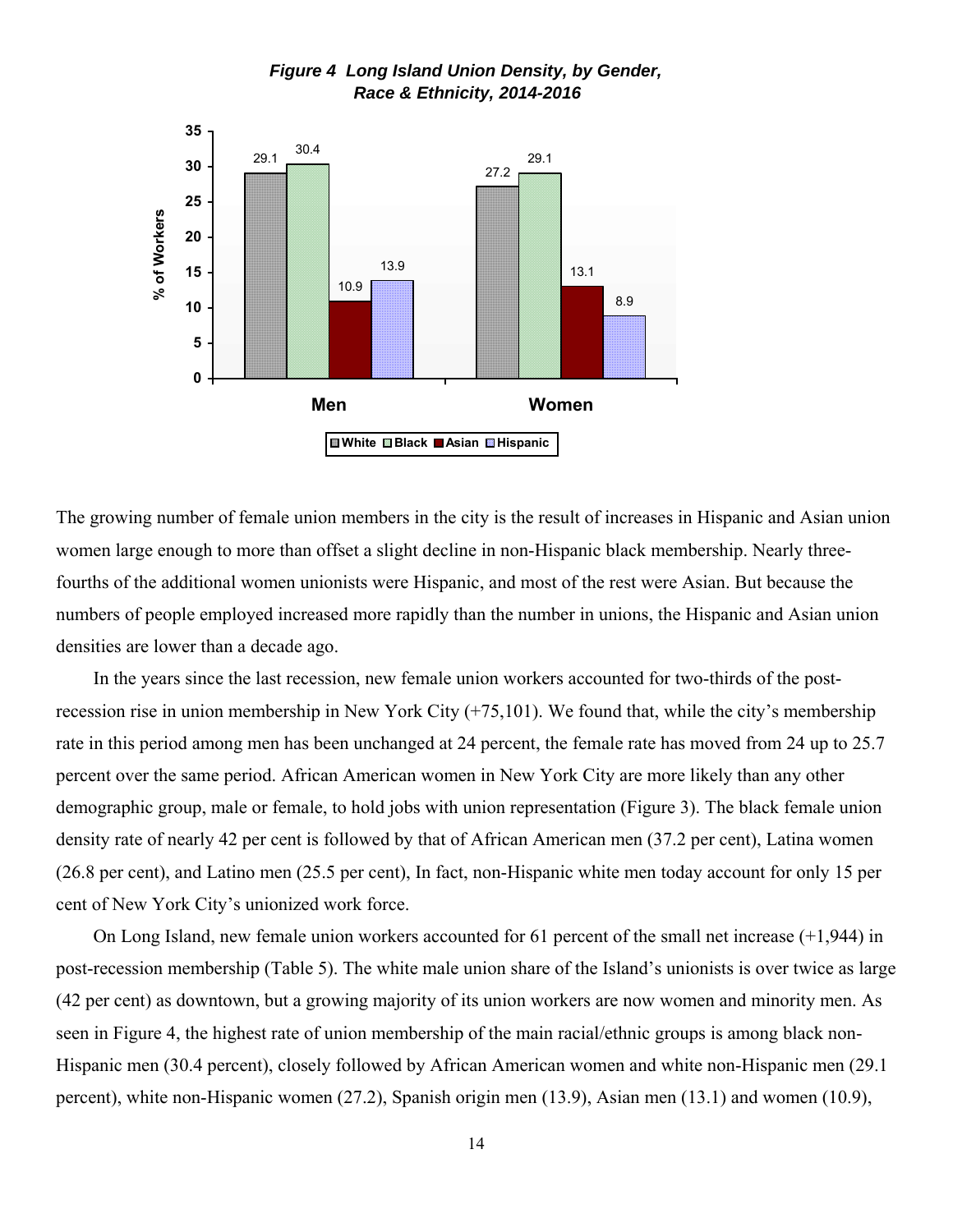<span id="page-14-0"></span>and Hispanic women (8.9). The top union ranking of black men corresponds to the national pattern, but their NY metro membership rate is two to three times higher than the nationwide average (14 percent).

Over the last decade, union membership rates have increased among white male and female Long Islanders, and now stand at 29.1 and 27.2 percent, respectively. This has happened even as the number of whites in unions has actually fallen among men (by over 13,000) and only increased slightly among women (by 3,000). Since these declines have been dwarfed by the drop in employment of aging white baby boomers (-88,753, or - 9.3 percent), the net effect has been to push up the work force share of white union members. A more hopeful sign for union leaders may be the increased number of both male and females union members since 2006.

#### **Immigration**

A majority of New York City residents and a growing minority of its suburban neighbors are foreign born or the children of recent immigrants. While there is widespread recognition of the many economic, social and cultural benefits of multinational immigration, the past year has seen reignited controversies over possible job and wage competition with native-born working class residents. A once-common stereotype held that most recent immigrants were so desperate and docile that they would accept the most derisory pay and working conditions without complaint. This was said to be even more the case with the undocumented, eager to avoid detection and deportation. Critics pointed to some major recent organizing drives in which many immigrants, including the undocumented, have played leading roles. Among these are successful campaigns to unionize office building cleaners (SEIU's "Justice for Janitors"), health care aides, limousine drivers and food service workers ("Fight For \$15)." <sup>15</sup>

In New York City, our findings show that the current foreign-born work force numbers some 1.54 million today, over two-fifths of all wage and salary employees resident in the city (Table 6). The majority of employed immigrants (55.5 percent) are now naturalized citizens. Over the decade since 2006, their numbers grew by over 95,000. In the same years, New York's resident working population of non-citizen immigrants (typically more recent arrivals, some undocumented) went in the opposite direction: it shrank by some 48,442 (-6.6 percent). At least two possible causes of this exodus were the Great Recession's lost job openings and the stepped-up deportation policy aimed at the undocumented in these years. But if the recession spurred out-migration of some of the foreign born, it only temporarily slowed a surge of U.S.-born migrants to New York from other parts of the region and the country. Its native-born work force grew over the decade by 300,381, a nearly 18 percent growth rate.

In 2004-2006, just before the recession, one in three of the city's immigrant citizens, nearly 17 percent of non-citizens and 28.6 percent of U.S.-born resident workers was a union member. All three groups had declines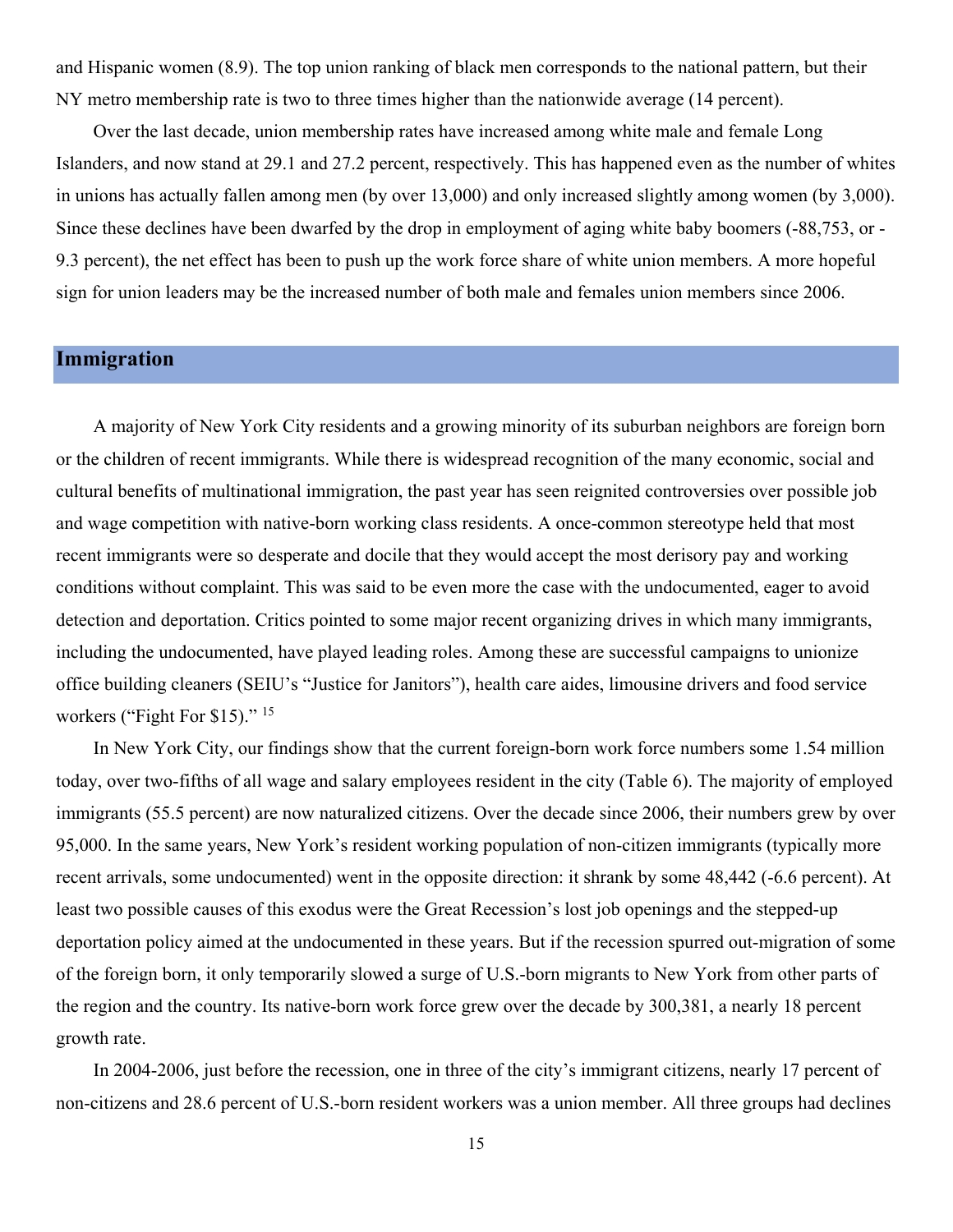in their membership numbers and rates in the recession years. In the recovery that followed both naturalized citizens and the native-born workers have exceeded their pre-recession membership volumes: today the former have over 263,000 in unions, the latter have 507,355. Immigrants accounted for one-third of the post-recession recovery in union membership. But membership fell by 17,305 (-2.4 percent) among noncitizen immigrant over the decade. Still, the 368,630 immigrant union members today account for two out of five of all the city's union members.

For foreign- and native-born city residents alike, union membership has not kept pace with the past decade's employment growth. This is reflected in the lower union densities of each group today compared with the mid-sixties. But since the recession, the native-born density has been stable at one-fourth and immigrants with citizenship have recovered about half their pre-recession rate. Naturalized citizens now have a higher union membership rate (31 percent) than either US-born workers (25.4 percent) or non-citizen migrants. The latter have union density (15.4 percent) that is half that of immigrant citizens.

Long Island immigrants are a far smaller fraction of the work force (21.5 percent) than downtown, but their share of employment has jumped from its 18.2 percent level a decade ago. Of the 265,488 immigrant workers now resident on the Island, 61 percent are naturalized U.S. citizens. In fact, the foreign born have been the only source of employment growth: the number of immigrant workers has risen by 37,123 in the same decade that U.S.-born employment has receded by -55,735. The exodus of Millennials and retirement of the Island's aging baby boomers explain much of this.

The slight decline in the number of native-born employees has been matched by modest reductions in the number with union membership. Thus, the same fraction (27 percent) of native residents are in unions today as 10 years ago. Among immigrants with U.S. citizenship, employment has increased at a faster pace than unionization. So today the number of such immigrants in unions, at 33,118, accounts for a somewhat smaller share of these workers (20.5 percent) than a decade ago. Of the Island's unionized work force today, an average of one in eight members is an immigrant.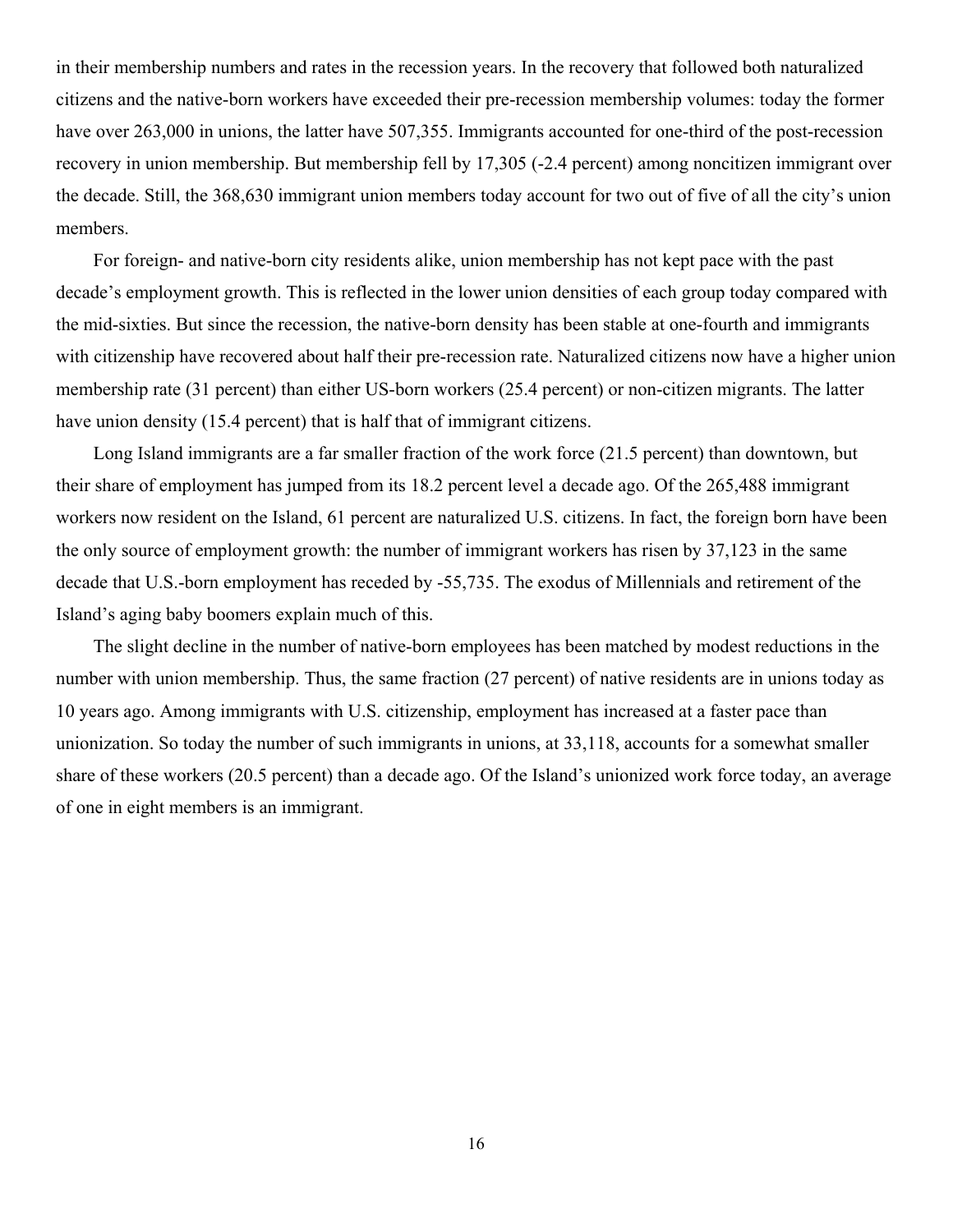<span id="page-16-0"></span>

#### **Public and Private Industry Sectors**

There has long been a sharp national divergence between union membership trends in different sectors of the economy. As recently as 1973 nearly one in four workers nationwide was a union member in both the private and public sectors. Since then, private sector coverage has dropped to just 6.4 per cent in 2016. But in the public sector, over five times as large a share of the work force (34.4 per cent in 2016) have union coverage, a density rate that eroded little until the last few years.

How does New York compare with these national patterns? New York State has the highest rate of public sector union membership of any state: Our findings for the New York Metropolitan Area in Table 7 reveal a similarly enormous public-private density gap, but substantially higher union membership locally in both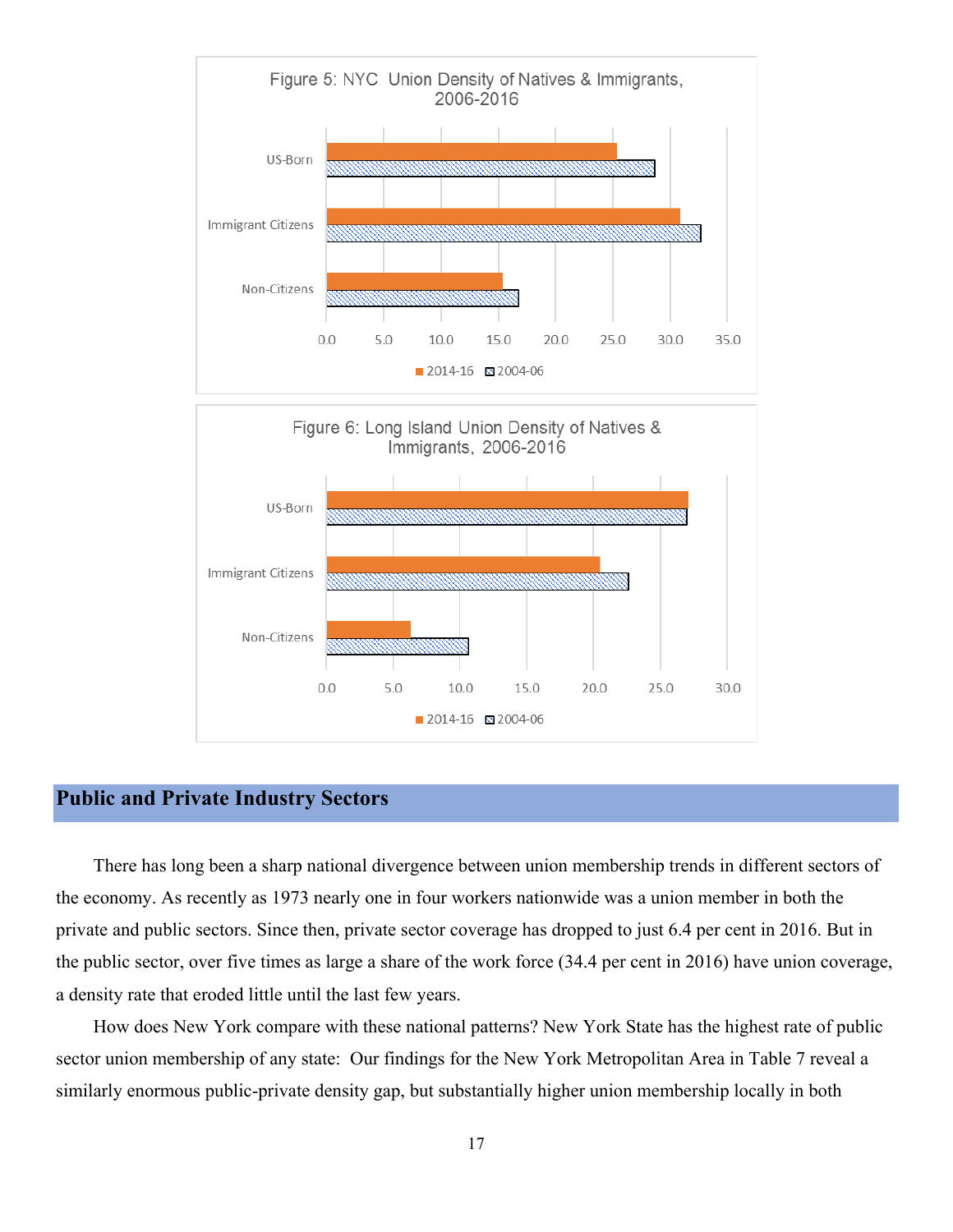sectors. New York City in the late 1980s averaged 486,530 public sector jobs representing about 18.4 percent of all wage and salary positions. Over 78 percent of them had union coverage, nearly twice the national average. The early 1990s brought a recession, a new Republican mayor, and a decline in the public sector union jobs, lowering the density rate to 72.7 per cent.

Total private sector employment rose by some quarter of a million new jobs by the end of the 1990s, but none of them were in the steadily shrinking unionized manufacturing industries. The result was a decline in private sector union density from 27.7 to 20 per cent by the late 1990s. It declined again (to 15.3 percent) during the Great Recession, but since then has rebounded to 17.7 percent.

Robust private sector job growth out of the 2001 recession lowered the public share of total city jobs down to 15.3 per cent by 2004-2006, 3 percentage points lower than two decades earlier. Increased federal government positions in the city did raise the public sector head count to more than 527,000 residents during the recession years. But since then cuts at both the federal and particularly at local levels have pushed that total down by 40,569 jobs. Today the public sector's share of resident employment is down to 13.8 percent (Table 8).

Here as in most of the country, local government jobs are the most highly unionized. As Table 8 shows, that subsector has lost 32,679 employees since the recession years. Since nearly 85 percent of those job losses were unionized, this drove down the city's overall public sector union membership rate to 68.9 percent in 2014- 2016. Still, the public sector today accounts for 37 percent of New York union members and has a density twice the national average.

Local government employment and union density may well be on the rise again, if the ambitious hiring plans of Mayor Bill deBlasio are fully realized. Since his election in 2014, substantial new hiring of full-time staff has been announced or implemented in most major agencies, including: police and correction officers, sanitation, administrative services and information technology. The police, correction and sanitation unions, as well as District Council 37, have all begun to benefit from this hiring. Likewise, his promised introduction of universal pre-K has expanded the paraprofessional teaching ranks, to the benefit of the United Federation of Teachers.16

On Long Island today, 71 percent of its more than 237,000 public sector workers are in unions, a membership rate that has held fairly steady over the past decade. The Long Island public sector represents a larger proportion (19.2 percent vs. 13.8 percent) of the resident population's jobs than in the city. And it accounts for the majority (54.3 percent) of all Long Island residents in a union job. But in both parts of the region, job trends in local government appear to have been crucial to the broader sector's path. Since the late 2000s, there are 13,955 fewer local government employees. That explains most of the overall shrinkage of the public sector in this period.

Since nearly nine out of ten of the Island's local government job losses were in unions, the union density of

18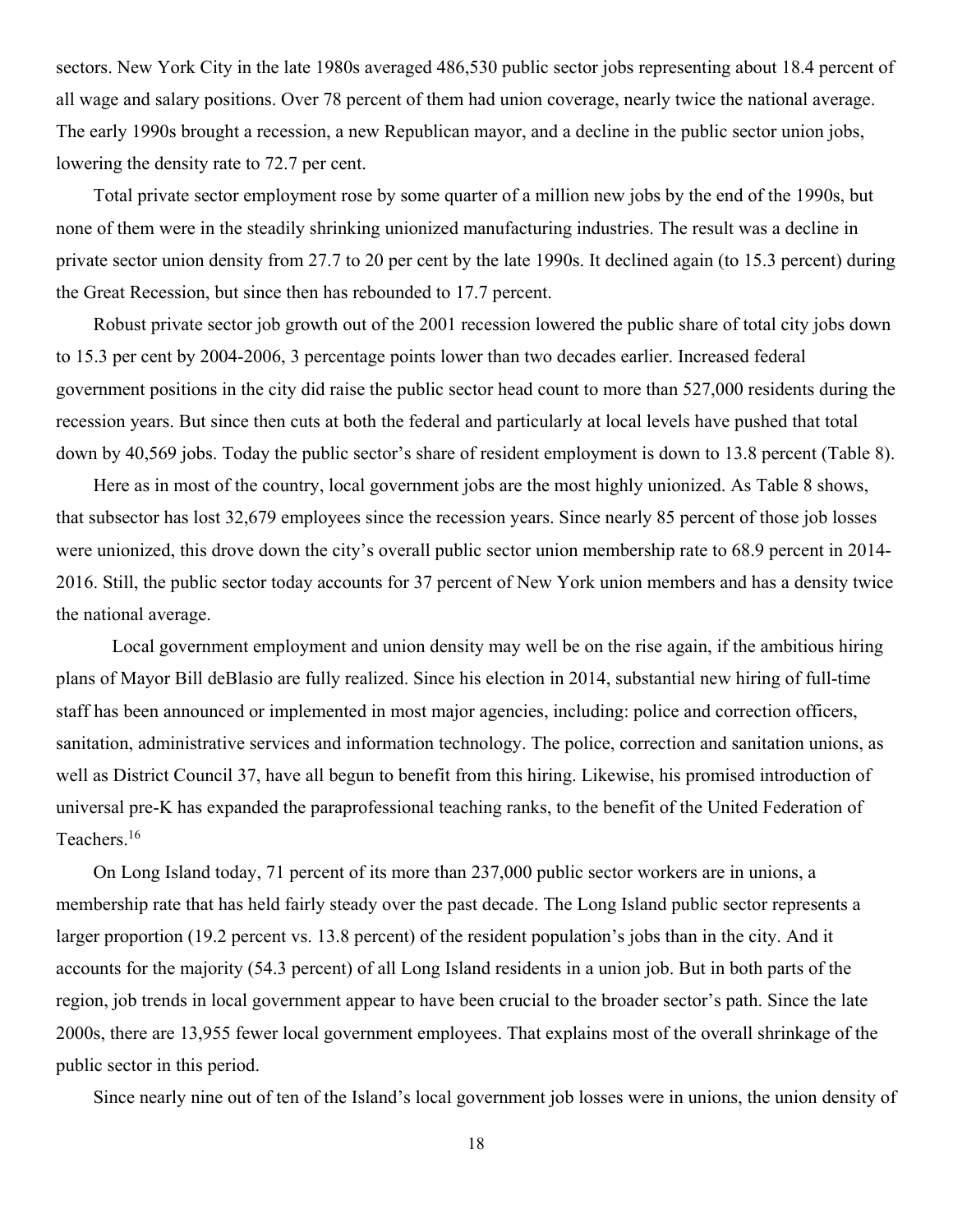<span id="page-18-0"></span>that subsector dipped over a percentage point to 72.3 percent. Thanks to the offsetting effects of some increased unionization of federal staff and a steeper decline in jobs than in union employees, the overall public sector union density rate is actually marginally higher than during the recession years.

The unionization gap between public and private sector jobs is even wider on Long Island than downtown. Public sector union membership rose from two-thirds of all wage/salary employment in the late 1980s to 73 percent by 2004-2006, while over the same period the union share of private sector workers dropped from 18 to 12.9 per cent. Private sector density fell even more during the Great Recession, but has since rebounded (to 13.5 percent) in the job recovery.

So it is clear that unusually high union density in the New York metro area, as in the state, reflects less its above-average private sector density than its relatively large public sector and its far above-average union density in government jobs. In this it bears some similarity with the next two most unionized states – Alaska and Hawaii – despite otherwise quite dissimilar industry structures.

#### **Industry-Specific Density Differentials**

How have recent changes in unionization varied by industry? The top five major industries with the highest union membership rates in New York City as of 2014–16 were: Public Administration (60.5 per cent), Education Services (49 percent), Transportation and Utilities (42.3), Health Services (36.6) and Construction (29.1). See Table 9 for a full set of industry densities. In Figure 7, we show the changes in membership rates from 2004–06 to 2014–16 in each industry.

Except for two industries, construction and health care, modest declines in the fraction of workers in unions was common. The union membership rate in construction rose even faster than did employment as the housing recession receded, rising nearly three percentage points to 29.1 percent. Still, only 200,000 city residents make their living as construction workers, just 5.7 percent of all employment. So it has limited ability to affect citywide union density when there are declines in other industries.

Health care is a different story: with over 604,000 workers, it is now the city's largest single employer, accounting for 17.1 percent of all residents' jobs. It alone now has five times as many workers as manufacturing and over four times as high a union density (39 per cent in health care, 8.7 per cent in manufacturing). Job growth, or at least stability, in health, education and public administration has been a stabilizing force for local union membership, counterbalancing much of the decline in other sectors.

Long Island has a ranking of the top five industries with the highest union membership somewhat similar to downtown, as of 2014–16: Public Administration (68.2 per cent), Education Services (59.8), Transportation and Utilities (48.0), Construction (41.0) and Information (24.6). Health Care, the Island's largest employer, is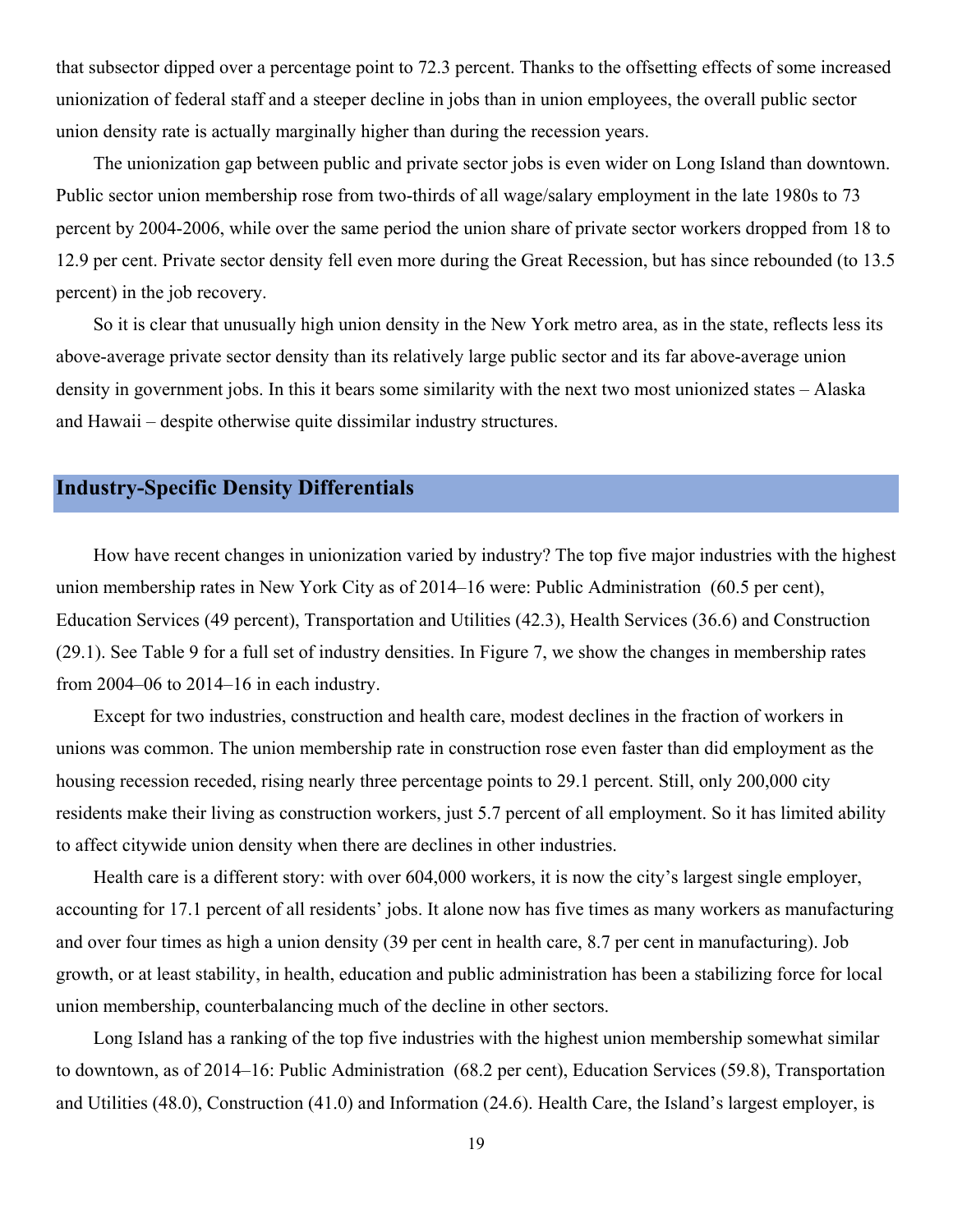the sixth-most unionized industry, with a membership rate (19.2 percent) about half that in the city. Though construction was down by 21,238 fewer residents employed, its union coverage was only reduced by 1,381 residents.

By far the largest change in union density was in construction, where over two-fifths of Long Islanders are now union members, up from 30 percent a decade ago. Since only 5.1 percent of residents are employed in the industry, its higher density alone could not prevent a small decline in the overall density rate since 2006. But more modest improvements in union membership in public administration, trade, information and business/professional services partially offset declines elsewhere.

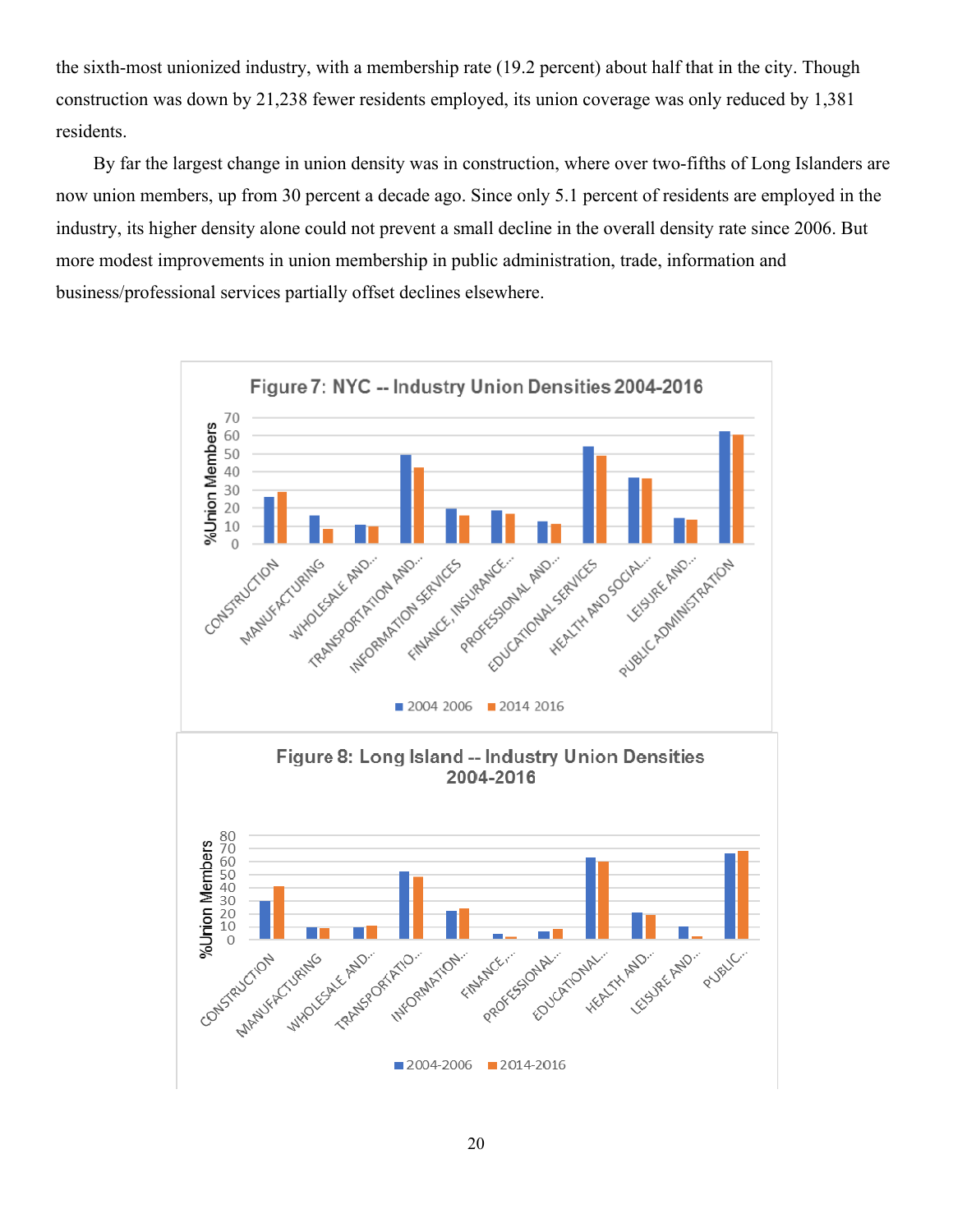#### <span id="page-20-0"></span>**Do Unions Raise Wages?**

male union premium. As many millions of workers nationwide have lost union coverage in recent years, how have those surviving union members fared in their earnings relative to nonunion workers? The BLS each year publishes gross median weekly earnings figures for union and nonunion wage and salary workers subdivided by sex, age, race/ethnicity, industry, occupation and other characteristics. In its latest 2016 estimates, overall median weekly earnings were: \$1,004 for union members and \$802 for nonunion employees; that is, the median union employee has a 25.2 percent pay premium over nonunion workers. Among women, both union and nonunion workers earn less than the median male employee, but the gender gap is much narrower among female union members. The union/nonunion earnings differential among women is 32.1 percent, well above the 18 percent

As the union presence in the nation's workplaces has contracted, the union pay advantage has tended to diminish. A decade ago, the gross overall union/nonunion median earnings differential was five percentage points higher than today's 25.2 percent, and the differential among men (23.7 percent) was similarly higher than now.<sup>17</sup> In light of that national trend, how do union and nonunion pay compare today in the region with stillhigh union density: New York?

In Tables 11 and 12, we present our earnings findings on all wage and salary workers in New York City and Long Island. Like the standard BLS analysis, we use CPS samples of full-time wage and salary workers, excluding all incorporated or unincorporated self-employed. But we go beyond the BLS measures in providing both median weekly and hourly wage figures. Among full-time New York City workers in the most recent years, the median hourly wage was \$21.98 for union members, compared to \$21.04 for those lacking union coverage. That is, the gross union-nonunion hourly wage differential appears to be a modest 4.5 percent. The differential in weekly pay is also positive but low: 2.9%

On Long Island, in contrast, the differential is sizable: 28.5 percent in favor of union workers. Median union hourly pay is \$1,200, far above the \$961 nonunion median. In weekly earnings, Long Island union members average 24.9 percent higher wages than nonunion workers.

Table 12 presents median wages by individual industry. To ensure adequate sample size for reliable estimates, we pooled New York City and Long Island employees. The gross hourly pay differential is especially high and positive in construction, transportation, education and leisure and hospitality. (It is highest in Other Services, but that group's subsample is relatively small and the estimate must be viewed with caution). But the estimated pay differentials in finance, insurance, real estate (the FIRE sector) and professional and business services are quite large, negative values, seeming to show far higher nonunion pay.

21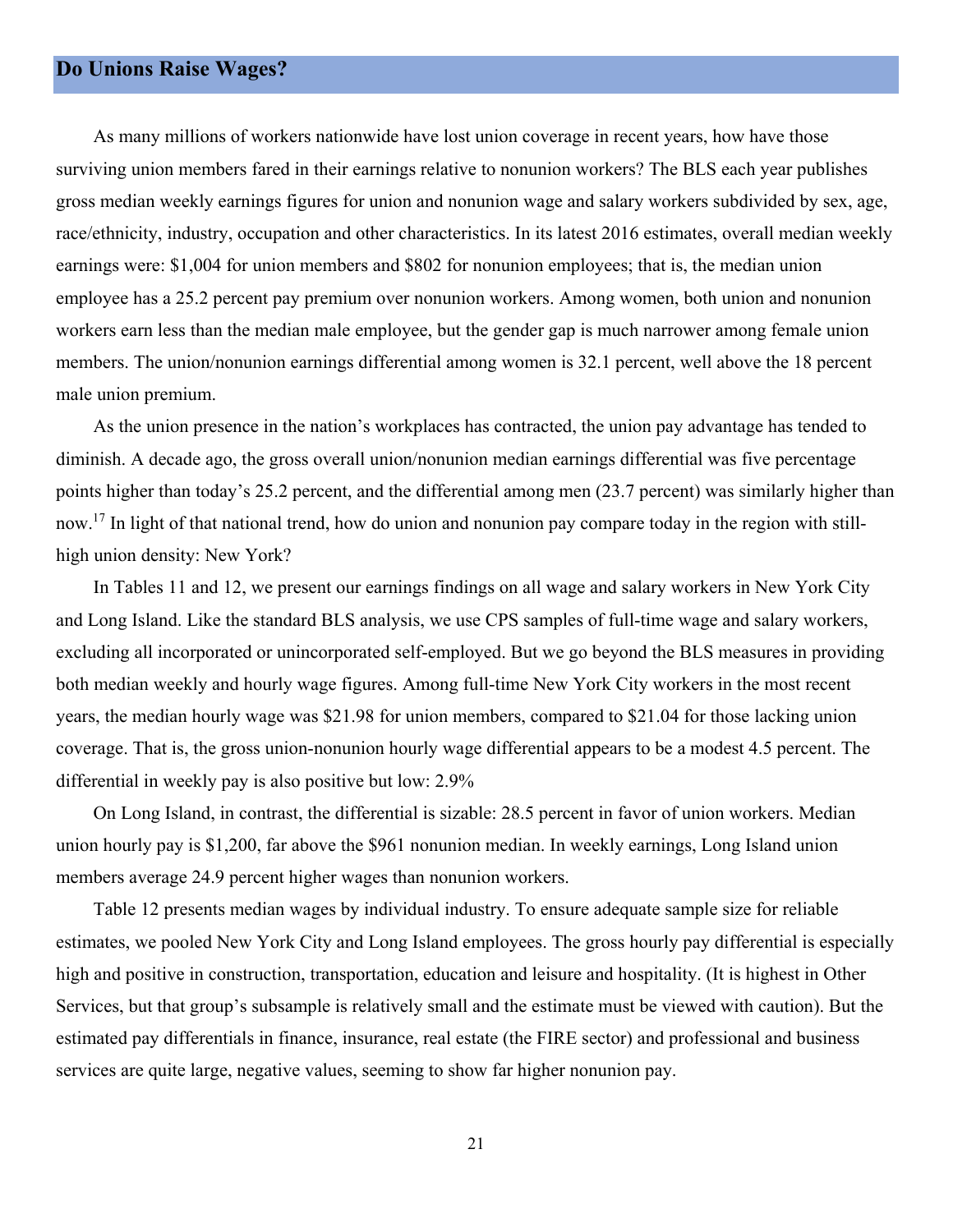<span id="page-21-0"></span>The fact that the latter industries share high proportions of very high-paid managerial and professional jobs raises the possibility that the pay differentials largely reflect comparisons of such nonunion elites with relatively small numbers of unionized workers in low-wage occupations. So we reran our estimates on a broadly "working class" subsample in which all managerial and professional occupations were excluded. The results are in Tables 14 and 15. Among working class New York City residents in full-time jobs, union members earn 18 percent higher median hourly and weekly wages – far higher union pay premia than in the broader sample. Median pay of Long Island union members today is over 50 percent above that of their nonunion neighbors. Likewise, the results by sex are quite different: union men earn 32 percent higher pay at the median than nonunion men, while female union members earn  $8 - 10$  percent higher wages than nonunion women.

The union pay advantage in most industries in the metro area is also generally higher in the nonmanagerial work force. It exceeds 20 percent on construction, manufacturing, transportation and utilities, leisure and hospitality and public administration.

Of course, skill, experience, occupational, firm size and many other factors besides union coverage could be behind such wage differences. If, for example, union members are more likely to be older, more skilled and living in generally higher wage labor markets, then those factors may explain more of their pay advantage than does their union membership. Without controls for such factors, the explanatory power of unions could be overstated. On the other hand, one could underestimate unions' independent pay effects if they influence nonunion employers to pay higher wages too.<sup>18</sup> A rich empirical literature of mostly national data samples has long shown that, even after adjusting for all such factors, union members tend to earn higher wages (as well as more fringe benefits) than otherwise-similar nonunion employees. We intend detailed investigation of local union-nonunion pay differentials in future work.

#### **Summary and Concluding Remarks**

The erosion of working class job and income prospects has recently been the focus of unprecedented political and economic controversy. Decades of shrinking union membership rates and bargaining power in much of the country have played a central role in this depressing trend, especially for non-college-educated workers. And it is not only union members that suffer. Economic research shows that when union compensation standards are threatened, this also weakens the pressure on nonunion employers to improve their workers' pay.

This study investigates the latest trends in unionization through original empirical analysis of large U.S. Census Bureau microdata sets. The principal direction and characteristics of union coverage nationwide are compared with the case of the New York Metropolitan Area, the nation's largest metro labor market. To make statistically reliable estimates of detailed components of these trends, we relied on multiyear samples with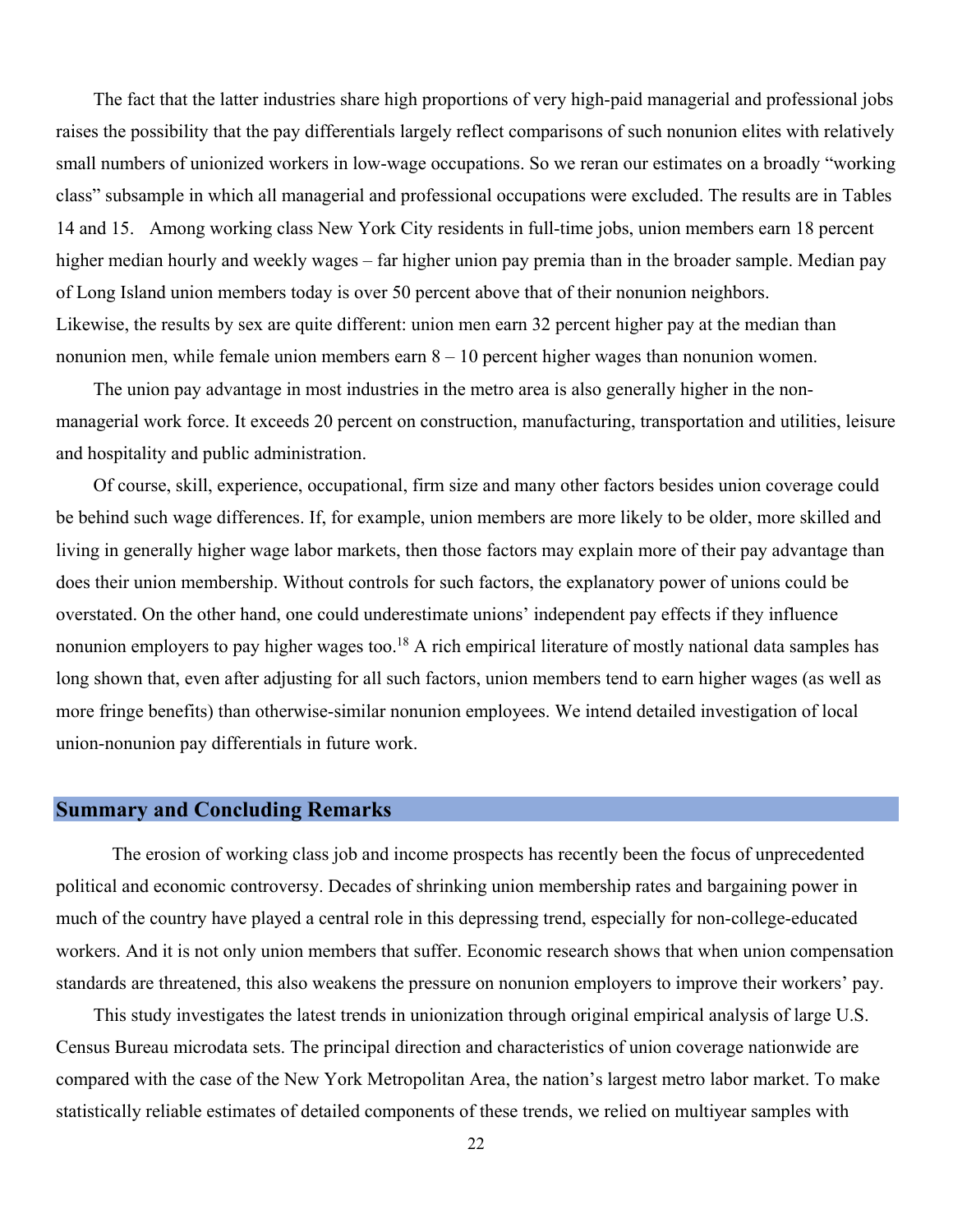adequate numbers of observations for reliable statistical estimates of specific worker groups, industries, etc. We pooled data as follows: a) 2004, 2005, 2006 ("pre-recession years"); b) 2008, 2009, 2010 ("Great Recession years"); and c) 2014, 2015 and 2016 ("post-recession recovery"). We trace changes in union membership just before, during and since the Great Recession, with separate analyses by sex, age, race, ethnicity, immigration status and industry.

Among the key highlights of our findings are that, first, New York State leads the nation in unionization: it is now the sole state with over one-fifth of its workforce in unions. And the downstate New York Metropolitan Area today has the highest union membership rate of all the country's large metro regions. Of its wage and salary employees, 21.4 per cent are in unions – over twice the national average outside New York.

Within the metro area, we found that union membership has increased in both New York City and its suburbs since the Great Recession. The number of New York City residents in labor unions has reached nearly 876,000 – a 9.4 percent increase since the recession. Today, 24.8 percent of New York wage and salary workers belong to a union. Long Island experienced a much smaller 0.6 percent increase in union membership; its 302,868 union members account for a nearly identical 24.5 percent of all employees.

However, both the city's and the suburb's unions have not regained members fast enough to recover their pre-recession levels, resulting in a net decline over the past decade in the unionized share of workers (nearly two percentage points less in the city; one percentage point lower on the Island).

Underlying the trends in union membership are often dramatic variations in unions' fortunes among workers differentiated by age, gender, race and ethnicity, immigrant status, hours of work, public-private sector, and industry. We found that New York City's Millennials – by far the largest single age group – are more than twice as likely as their cohort nationwide to be union members (19.6 percent vs. 9.2 percent) and now account for nearly one in four of all the city's union members. And New Yorkers in their late teens/early twenties are over three times as likely as youth elsewhere to have union protections today.

New female union workers accounted for two-thirds of the post-recession rise in union membership in New York City, and women are now a majority of the city's union members. While the city's membership rate has fallen among men to 23.9 percent today, the female rate has moved from 24 up to 25.7 percent over the same period. On Long Island, new female union workers accounted for 61 percent of the net increase in membership since the recession. Union contracts now cover 25.9 percent of men and 24.2 percent of women workers – and the gap between them has been cut in half since the late 1990s.

African American women in New York City are more likely than any other demographic group, male or female, to hold jobs with union representation. The black female union density rate of nearly 42 per cent is followed by that of African American men (37.2 per cent), Latina women (26.8 per cent), and Latino men (25 per cent), In fact, white non-Hispanic men today account for only 15 per cent of New York City's unionized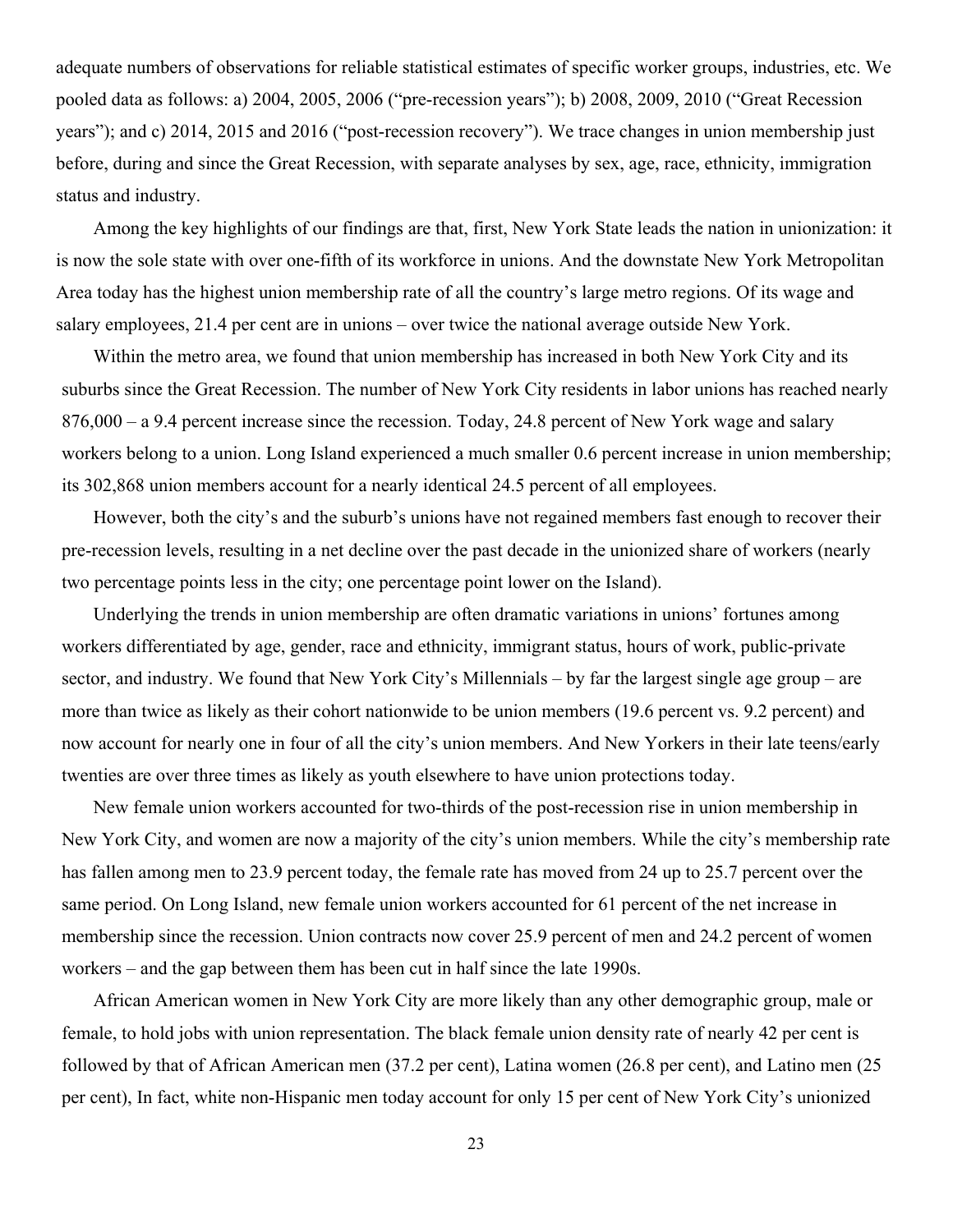work force. On Long Island, the white male union share is nearly three times as large (42 per cent), but a growing majority of its union workers are now women and minority men.

Over two-fifths of all union members in the city are immigrants. Moreover, the foreign-born accounted for one-third of all new unionization since the last recession. Naturalized immigrant citizens have a higher union membership rate (31 percent) than either US-born citizens (25 percent) or non-citizen migrants (6 percent). Long Island immigrants are a far smaller fraction of the work force, with lower union density than the nativeborn. But the number of immigrant citizens in unions rose nine percent since the Great Recession.

The public sector now accounts for 37 percent of New York City union members and has a density twice the national average. On Long Island, 71 percent of its more than 237,000 public sector workers are in unions, a membership rate that has held fairly steady over the past decade. The Long Island public sector represents a larger proportion of the resident population's jobs than in the city. And it accounts for the majority of all Long Island residents in a union job. The relative stability of the highly unionized public sector in New York continues to serve as an important counteracting force against dramatic declines in total union density of the sort so common nationwide.

Finally, we found still-substantial gross median wage gaps between union and nonunion employees. Among working class New York City residents in full-time jobs, union members earn 18 percent higher median hourly and weekly wages. Median pay of Long Island union members today is over 50 percent above that of their nonunion neighbors. The union pay advantage exceeds 20 percent in construction, manufacturing, transportation and utilities, leisure and hospitality and public administration.

The relative strength and stability of the union workforce in New York may face new challenges in the near future. The new administration in Washington seems likely to seek a national "right-to-work" law that would impose costly new burdens on unions to provide full legal and bargaining services even to non-duespaying workers. The 2016 expansion of overtime pay coverage and new work safety standards are among other union measures now under threat. How these challenges are met will depend crucially on the ability of organized labor and its allies to translate its still-sizable economic power into a political movement to save workers' union protections.

*Gregory DeFreitas is a Professor of Economics at Hofstra University, Director of its Labor Studies Program, and Director, Center for the Study of Labor and Democracy (CLD). Bhaswati Sengupta is an Assistant Professor of Economics at Iona College and a Research Associate of the Center for the Study of Labor and Democracy.* 

 © 2017 Center for the Study of Labor and Democracy, Hofstra University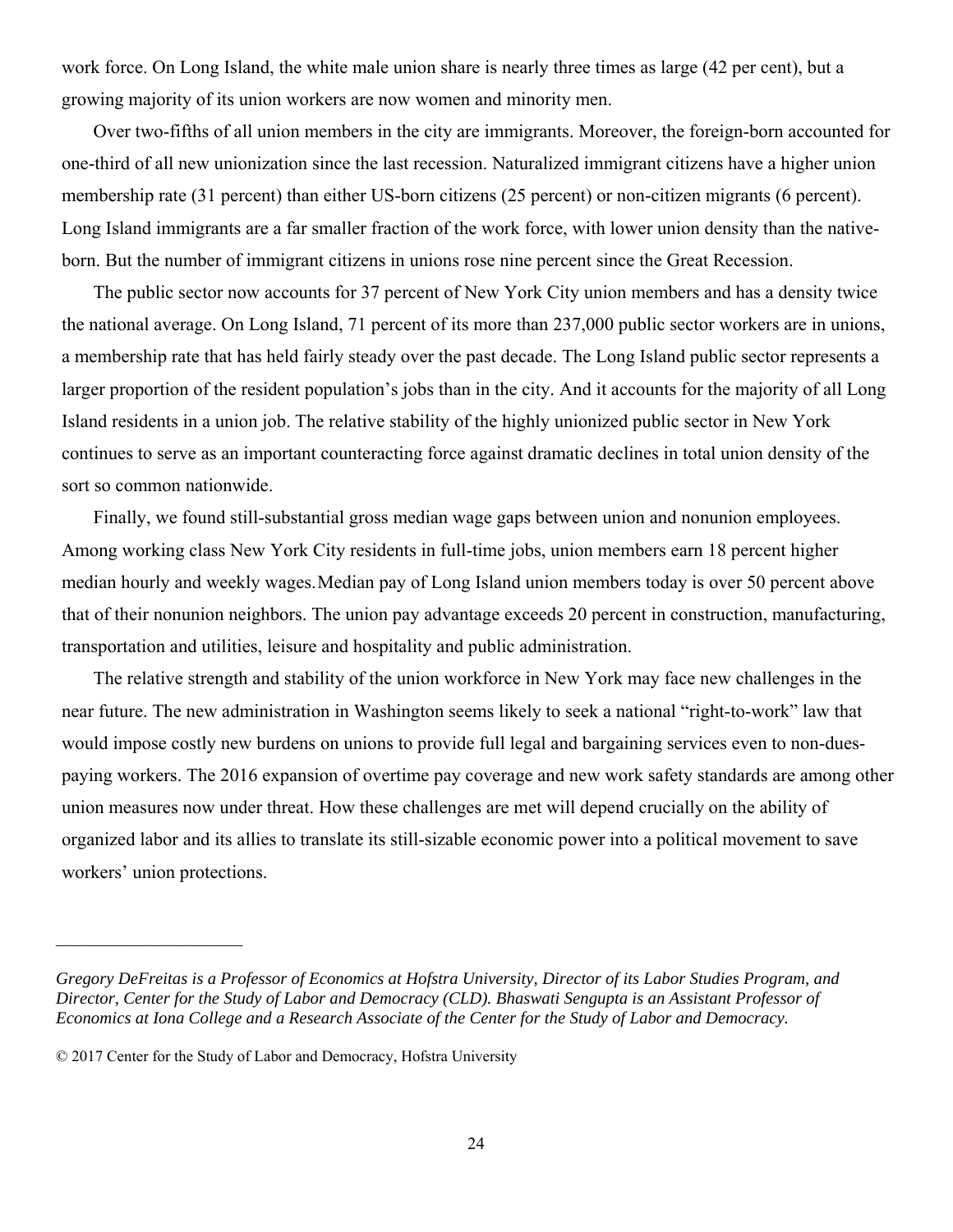#### **TABLES**

| Table 2: NYC Unionization Rates by Age Group, 2004-2016 |                   |                         |                |                   |          |  |  |  |  |  |
|---------------------------------------------------------|-------------------|-------------------------|----------------|-------------------|----------|--|--|--|--|--|
|                                                         | 2004-2006         |                         |                |                   |          |  |  |  |  |  |
| <b>Covered by Union</b>                                 |                   |                         |                |                   |          |  |  |  |  |  |
| <b>NYC</b>                                              |                   |                         | Non-           | <b>Membership</b> | Coverage |  |  |  |  |  |
|                                                         | <b>Employment</b> | <b>Members</b>          | <b>Members</b> | Rate              | Rate     |  |  |  |  |  |
| <b>AGE</b>                                              |                   |                         |                |                   |          |  |  |  |  |  |
| 16-24                                                   | 347,483           | 45,159                  | 4,145          | 13.0              | 14.2     |  |  |  |  |  |
| 25-34                                                   | 871,297           | 182,697                 | 10,569         | 21.0              | 22.2     |  |  |  |  |  |
| 35-44                                                   | 804,232           | 222,705                 | 7,547          | 27.7              | 28.6     |  |  |  |  |  |
| 45-54                                                   | 674,950           | 219,019                 | 10,873         | 32.4              | 34.1     |  |  |  |  |  |
| 55-64                                                   | 384,483           | 157,877                 | 6,279          | 41.1              | 42.7     |  |  |  |  |  |
| 65 & up                                                 | 103,059           | 28,877                  | 1,536          | 28.0              | 29.5     |  |  |  |  |  |
| <b>TOTAL</b>                                            | 3,185,504         | 856,334                 | 40,949         | 26.9              | 28.2     |  |  |  |  |  |
|                                                         |                   |                         |                |                   |          |  |  |  |  |  |
|                                                         |                   | 2008-2010               |                |                   |          |  |  |  |  |  |
|                                                         |                   | <b>Covered by Union</b> |                |                   |          |  |  |  |  |  |
|                                                         |                   |                         | Non-           | <b>Membership</b> | Coverage |  |  |  |  |  |
|                                                         | <b>Employment</b> | <b>Members</b>          | <b>Members</b> | Rate              | Rate     |  |  |  |  |  |
| <b>AGE</b>                                              |                   |                         |                |                   |          |  |  |  |  |  |
| 16-24                                                   | 347,231           | 39,294                  | 3,292          | 11.3              | 12.3     |  |  |  |  |  |
| 25-34                                                   | 938,218           | 177,407                 | 14,896         | 18.9              | 20.5     |  |  |  |  |  |
| 35-44                                                   | 736,712           | 168,022                 | 16,657         | 22.8              | 25.1     |  |  |  |  |  |
| 45-54                                                   | 739,091           | 223,540                 | 20,858         | 30.2              | 33.1     |  |  |  |  |  |
| 55-64                                                   | 457,833           | 164,345                 | 9,062          | 35.9              | 37.9     |  |  |  |  |  |
| 65 & up                                                 | 119,321           | 28,276                  | 3,528          | 23.7              | 26.7     |  |  |  |  |  |
| <b>TOTAL</b>                                            | 3,338,405         | 800,884                 | 68,293         | 24.0              | 26.0     |  |  |  |  |  |
|                                                         |                   | 2014-2016               |                |                   |          |  |  |  |  |  |
|                                                         |                   | <b>Covered by Union</b> |                |                   |          |  |  |  |  |  |
|                                                         |                   |                         | Non-           | <b>Membership</b> | Coverage |  |  |  |  |  |
|                                                         | <b>Employment</b> | <b>Members</b>          | <b>Members</b> | Rate              | Rate     |  |  |  |  |  |
| <b>AGE</b>                                              |                   |                         |                |                   |          |  |  |  |  |  |
| 16-24                                                   | 353,733           | 47,284                  | 4,680          | 13.4              | 14.7     |  |  |  |  |  |
| 25-34                                                   | 1,043,904         | 204,959                 | 19,646         | 19.6              | 21.5     |  |  |  |  |  |
| 35-44                                                   | 764,266           | 185,486                 | 9,972          | 24.3              | 25.6     |  |  |  |  |  |
| 45-54                                                   | 707,959           | 220,037                 | 11,039         | 31.1              | 32.6     |  |  |  |  |  |
| 55-64                                                   | 493,055           | 161,996                 | 9,206          | 32.9              | 34.7     |  |  |  |  |  |
| 65 & up                                                 | 169,863           | 56,224                  | 1,528          | 33.1              | 34.0     |  |  |  |  |  |
| <b>TOTAL</b>                                            | 3,532,780         | 875,985                 | 56,071         | 24.8              | 26.4     |  |  |  |  |  |

Notes: Estimates are based on wage and salary workers, ages 16 and above.

 Membership rates equal percentage of employed workers who are union members Coverage rates ar percentage of employed workers who are covered by union or employee association contract.

 Table entries are averages of the respective three-year period. Source: In this and following tables, authors' estimates are from microdata in CPS (ORG) Files.

25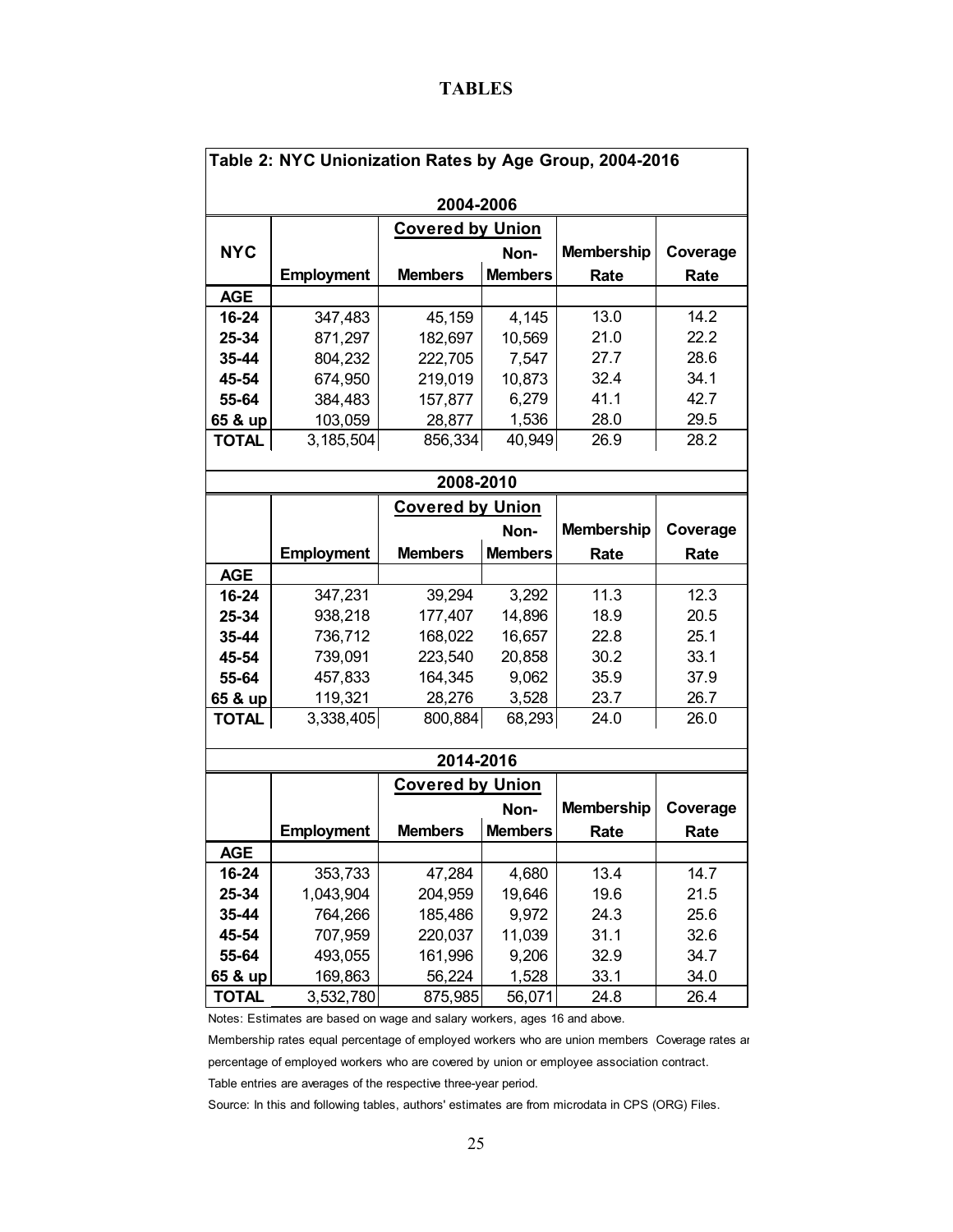| Table 3: Long Island Unionization Rates by Age Group, 2004-2016 |                   |                         |                |                   |          |  |  |  |  |
|-----------------------------------------------------------------|-------------------|-------------------------|----------------|-------------------|----------|--|--|--|--|
| 2004 - 2006                                                     |                   |                         |                |                   |          |  |  |  |  |
| <b>Covered by Union</b>                                         |                   |                         |                |                   |          |  |  |  |  |
| L.I.                                                            |                   |                         | Non-           | <b>Membership</b> | Coverage |  |  |  |  |
|                                                                 | <b>Employment</b> | <b>Members</b>          | <b>Members</b> | Rate              | Rate     |  |  |  |  |
| <b>AGE</b>                                                      |                   |                         |                |                   |          |  |  |  |  |
| 16-24                                                           | 157,906           | 14,237                  | 726            | 9.0               | 9.5      |  |  |  |  |
|                                                                 |                   |                         |                |                   | 29.0     |  |  |  |  |
| 25-34                                                           | 230,428           | 64,088                  | 2,847          | 27.8<br>27.5      | 29.2     |  |  |  |  |
| 35-44                                                           | 340,900           | 93,833                  | 5,813          |                   |          |  |  |  |  |
| 45-54                                                           | 291,311           | 83,346                  | 3,755          | 28.6              | 29.9     |  |  |  |  |
| 55-64                                                           | 172,254           | 53,776                  | 2,919          | 31.2              | 32.9     |  |  |  |  |
| 65 & up                                                         | 63,320            | 8,170                   | 498            | 12.9              | 13.7     |  |  |  |  |
| <b>TOTAL</b>                                                    | 1,256,119         | 317,450                 | 16,558         | 25.3              | 26.6     |  |  |  |  |
|                                                                 |                   |                         |                |                   |          |  |  |  |  |
|                                                                 |                   |                         | 2008-2010      |                   |          |  |  |  |  |
|                                                                 |                   | <b>Covered by Union</b> |                |                   |          |  |  |  |  |
|                                                                 |                   |                         | Non-           | <b>Membership</b> | Coverage |  |  |  |  |
|                                                                 | <b>Employment</b> | <b>Members</b>          | <b>Members</b> | Rate              | Rate     |  |  |  |  |
| <b>AGE</b>                                                      |                   |                         |                |                   |          |  |  |  |  |
| 16-24                                                           | 160,485           | 13,401                  | 1,219          | 8.4               | 9.1      |  |  |  |  |
| 25-34                                                           | 227,269           | 58,276                  | 2,321          | 25.6              | 26.7     |  |  |  |  |
| 35-44                                                           | 309,085           | 78,374                  | 4,214          | 25.4              | 26.7     |  |  |  |  |
| 45-54                                                           | 302,103           | 93,701                  | 3,338          | 31.0              | 32.1     |  |  |  |  |
| 55-64                                                           | 186,100           | 48,187                  | 3,349          | 25.9              | 27.7     |  |  |  |  |
| 65 & up                                                         | 48,267            | 8,985                   | 617            | 18.6              | 19.9     |  |  |  |  |
| <b>TOTAL</b>                                                    | 1,233,310         | 300,924                 | 15,059         | 24.4              | 25.6     |  |  |  |  |
|                                                                 |                   |                         |                |                   |          |  |  |  |  |
|                                                                 |                   |                         | 2014-2016      |                   |          |  |  |  |  |
|                                                                 |                   | <b>Covered by Union</b> |                |                   |          |  |  |  |  |
|                                                                 |                   |                         | Non-           | <b>Membership</b> | Coverage |  |  |  |  |
|                                                                 | <b>Employment</b> | <b>Members</b>          | <b>Members</b> | Rate              | Rate     |  |  |  |  |
| <b>AGE</b>                                                      |                   |                         |                |                   |          |  |  |  |  |
| 16-24                                                           | 142,359           | 13,997                  | 1,395          | 9.8               | 10.8     |  |  |  |  |
| 25-34                                                           | 198,722           | 48,314                  | 1,544          | 24.3              | 25.1     |  |  |  |  |
| 35-44                                                           | 274,261           | 81,195                  | 1,607          | 29.6              | 30.2     |  |  |  |  |
| 45-54                                                           | 299,631           | 90,881                  | 5,515          | 30.3              | 32.2     |  |  |  |  |
| 55-64                                                           | 246,470           | 53,867                  | 3,687          | 21.9              | 23.4     |  |  |  |  |
| 65 & up                                                         | 76,063            | 14,614                  | 688            | 19.2              | 20.1     |  |  |  |  |
| <b>TOTAL</b>                                                    | 1,237,506         | 302,868                 | 14,437         | 24.5              | 25.6     |  |  |  |  |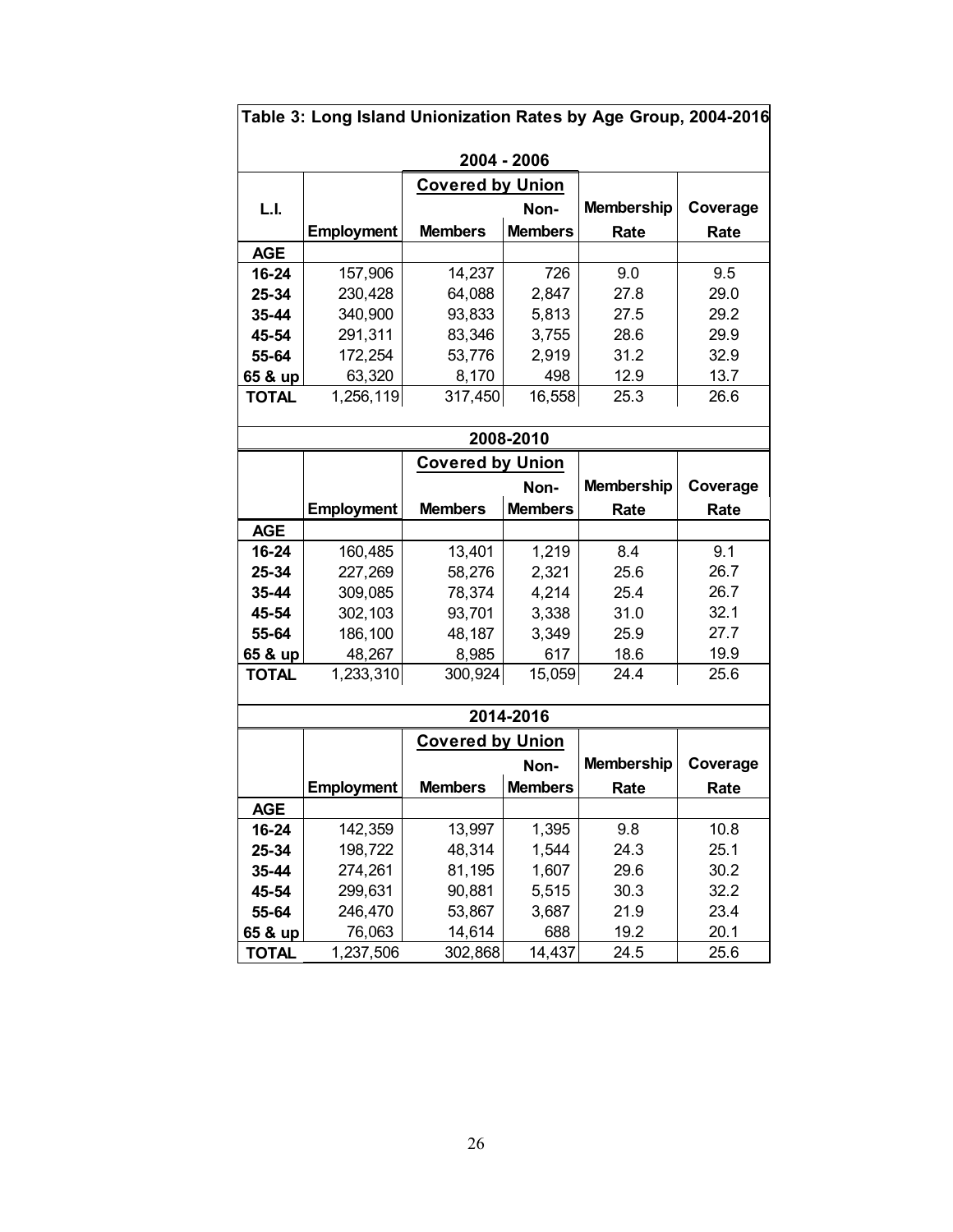|              |            | <b>FEMALES</b> |                | <b>MALES</b> |                |                |
|--------------|------------|----------------|----------------|--------------|----------------|----------------|
|              |            | Union          | <b>Union</b>   |              | <b>Union</b>   | <b>Union</b>   |
|              | Employment | <b>Members</b> | <b>Density</b> | Employment   | <b>Members</b> | <b>Density</b> |
| 2004-2006    |            |                |                |              |                |                |
| White        | 556,713    | 109,209        | 19.6           | 637,072      | 159,439        | 25.0           |
| <b>Black</b> | 420,547    | 175,776        | 41.8           | 335,236      | 117,209        | 35.0           |
| Asian        | 174,071    | 30,553         | 17.6           | 239,233      | 38,318         | 16.0           |
| Other        | 14,405     | 5,886          | 40.9           | 12,466       | 1,941          | 15.6           |
| All Non-Hspn | 1,165,735  | 321,425        | 27.6           | 1,224,008    | 316,907        | 25.9           |
| Hispanic     | 365,928    | 103,336        | 28.2           | 429,833      | 114,666        | 26.7           |
| <b>TOTAL</b> | 1,531,663  | 424,761        | 27.7           | 1,653,841    | 431,573        | 26.1           |
| 2008-2010    |            |                |                |              |                |                |
| White        | 577,488    | 114,902        | 19.9           | 647,230      | 142,382        | 22.0           |
| <b>Black</b> | 440,561    | 152,436        | 34.6           | 320,505      | 114,432        | 35.7           |
| Asian        | 211,322    | 29,308         | 13.9           | 262,523      | 28,648         | 10.9           |
| Other        | 8,655      | 1,976          | 22.8           | 8,689        | 2,796          | 32.2           |
| All Non-Hspn | 1,238,026  | 298,622        | 24.1           | 1,238,948    | 288,258        | 23.3           |
| Hispanic     | 399,959    | 93,722         | 23.4           | 461,473      | 120,283        | 26.1           |
| <b>TOTAL</b> | 1,637,985  | 392,343        | 24.0           | 1,700,420    | 408,541        | 24.0           |
| 2014-2016    |            |                |                |              |                |                |
| White        | 610,289    | 111,840        | 18.3           | 654,395      | 128,825        | 19.7           |
| <b>Black</b> | 414,704    | 173,583        | 41.9           | 336,186      | 124,980        | 37.2           |
| Asian        | 239,281    | 35,148         | 14.7           | 280,264      | 44,059         | 15.7           |
| Other        | 20,153     | 5,460          | 27.1           | 17,262       | 4,165          | 24.1           |
| All Non-Hspn | 1,284,427  | 326,031        | 25.4           | 1,288,108    | 302,028        | 23.4           |
| Hispanic     | 432,200    | 115,931        | 26.8           | 528,046      | 131,995        | 25.0           |
| <b>TOTAL</b> | 1,716,626  | 441,962        | 25.7           | 1,816,154    | 434,023        | 23.9           |

**Table 4: Unionization Rates by Race, Gender and Ethnicity, New York City, 2004 - 2016** 

 Note: The White, Black, Asian and Other racial study samples here are all non-Hispanic. People who self-identify their ethnicity as Hispanic may be of any race.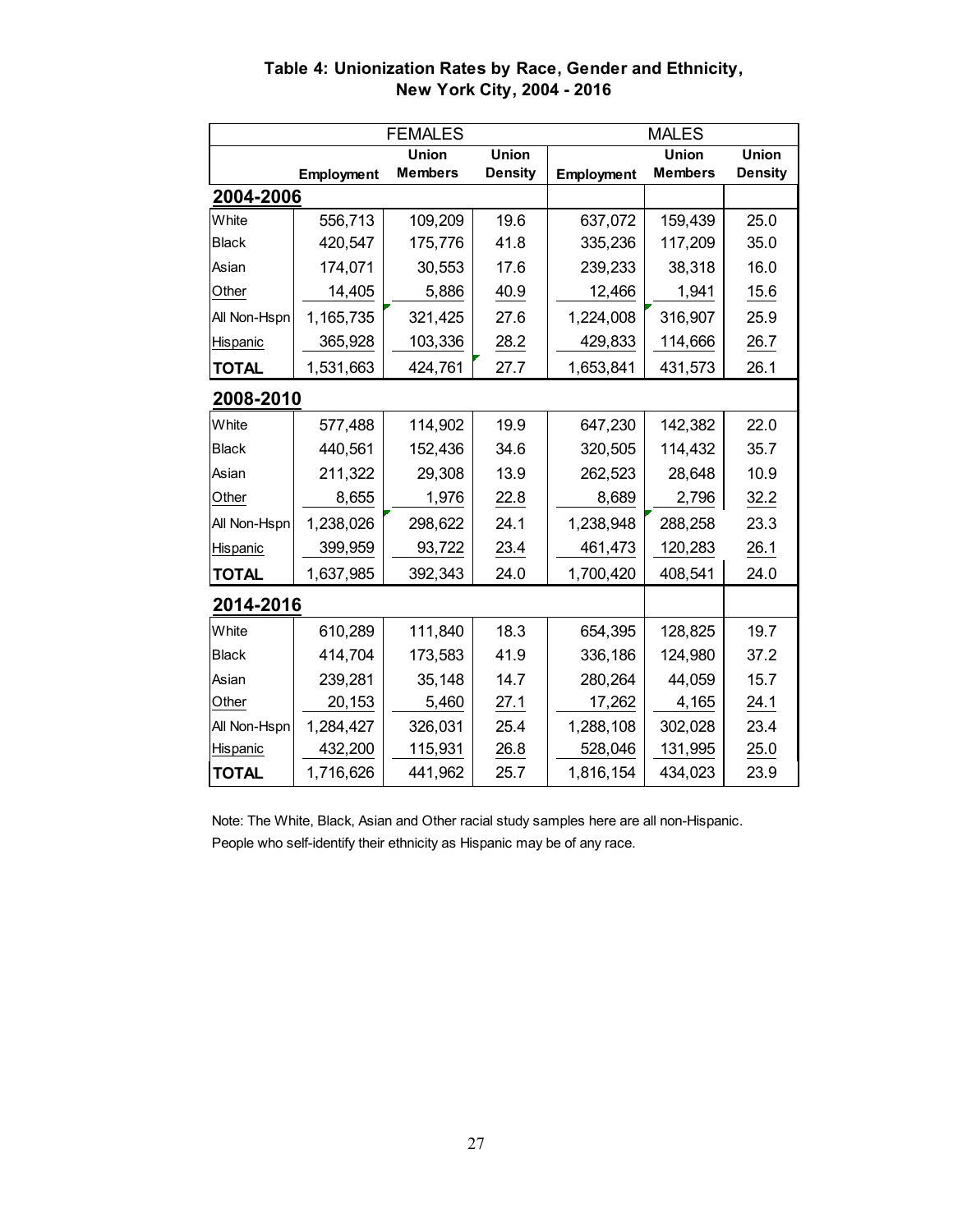|                 |            | <b>MALES</b>   |                |                   |                |                |
|-----------------|------------|----------------|----------------|-------------------|----------------|----------------|
|                 |            | <b>Union</b>   | <b>Union</b>   |                   | <b>Union</b>   | <b>Union</b>   |
|                 | Employment | <b>Members</b> | <b>Density</b> | <b>Employment</b> | <b>Members</b> | <b>Density</b> |
| 2004-2006       |            |                |                |                   |                |                |
| White           | 472,916    | 112,895        | 23.9           | 478,955           | 138,308        | 28.9           |
| <b>Black</b>    | 54,555     | 17,107         | 31.4           | 44,712            | 12,229         | 27.4           |
| Asian           | 28,072     | 2,343          | 8.3            | 28,182            | 7,603          | 27.0           |
| Other           | 2,556      | 495            | 19.4           | 3,193             | 887            | 27.8           |
| All Non-Hsp     | 558,098    | 132,841        | 23.8           | 555,042           | 159,027        | 28.7           |
| <b>Hispanic</b> | 68,997     | 10,967         | 15.9           | 73,982            | 14,615         | 19.8           |
| <b>TOTAL</b>    | 627,095    | 143,807        | 22.9           | 629,023           | 173,643        | 27.6           |
| 2008-2010       |            |                |                |                   |                |                |
| White           | 449,959    | 112,979        | 25.1           | 436,334           | 125,640        | 28.8           |
| <b>Black</b>    | 50,655     | 11,219         | 22.1           | 39,754            | 12,530         | 31.5           |
| Asian           | 31,634     | 6,844          | 21.6           | 39,199            | 5,099          | 13.0           |
| Other           | 2,673      | 967            | 36.2           | 2,539             | 908            | 35.8           |
| All Non-Hsp     | 534,921    | 132,009        | 24.7           | 517,825           | 144,176        | 27.8           |
| Hispanic        | 74,376     | 6,447          | 8.7            | 106,188           | 18,293         | 17.2           |
| <b>TOTAL</b>    | 609,297    | 138,455        | 22.7           | 624,013           | 162,469        | 26.0           |
| 2014-2016       |            |                |                |                   |                |                |
| White           | 430,408    | 112,086        | 27.2           | 432,710           | 125,713        | 29.1           |
| <b>Black</b>    | 60,391     | 15,842         | 29.1           | 53,192            | 16,189         | 30.4           |
| Asian           | 39,512     | 5,178          | 13.1           | 43,823            | 4,786          | 10.9           |
| Other           | 4,788      | 521            | 10.9           | 6,493             | 3,518          | 54.2           |
| All Non-Hsp     | 535,099    | 133,628        | 25.0           | 536,218           | 150,207        | 28.0           |
| Hispanic        | 72,337     | 6,016          | 8.9            | 93,852            | 13,018         | 13.9           |
| <b>TOTAL</b>    | 607,436    | 139,644        | 23.0           | 630,070           | 163,225        | 25.9           |

#### **Table 5: Unionization Rates by Race, Gender and Ethnicity, Long Island, 2004 - 2016**

 Note: The White, Black, Asian and Other racial study samples here are all non-Hispanic. People who self-identify their ethnicity as Hispanic may be of any race.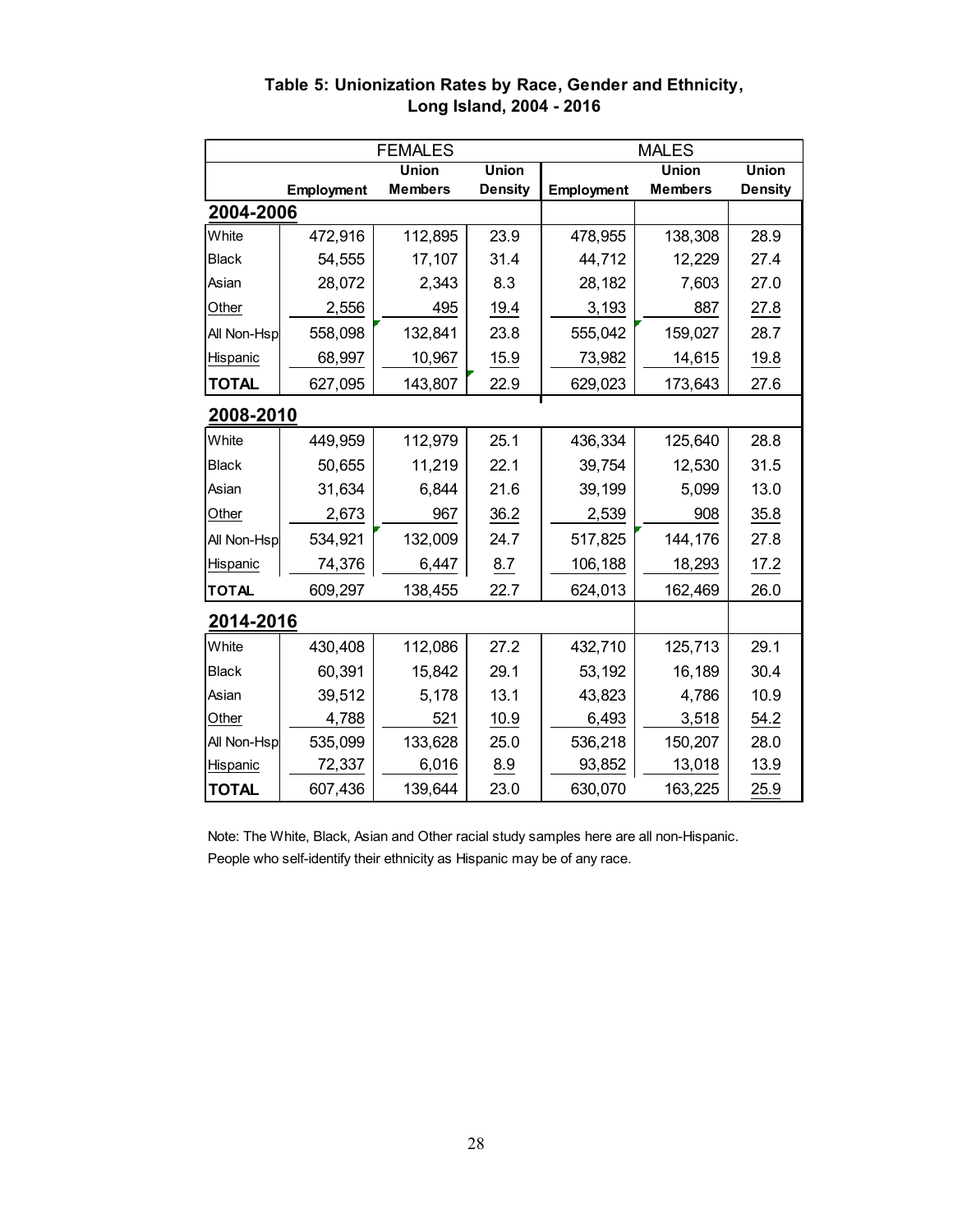|  |  |  |  |  | Table 6: Immigrant & Native-Born Workers' Union Membership Rates, 2004-2016 |  |  |
|--|--|--|--|--|-----------------------------------------------------------------------------|--|--|
|--|--|--|--|--|-----------------------------------------------------------------------------|--|--|

|                                  |            |                         |                                |            | <b>New York City</b>           |                                |                   |                                |                                |
|----------------------------------|------------|-------------------------|--------------------------------|------------|--------------------------------|--------------------------------|-------------------|--------------------------------|--------------------------------|
|                                  |            | 2004-2006               |                                |            | 2008-2010                      |                                |                   | 2014-2016                      |                                |
|                                  | Employment | Union<br><b>Members</b> | <b>Union</b><br><b>Density</b> | Employment | <b>Union</b><br><b>Members</b> | <b>Union</b><br><b>Density</b> | <b>Employment</b> | <b>Union</b><br><b>Members</b> | <b>Union</b><br><b>Density</b> |
|                                  |            |                         |                                |            |                                |                                |                   |                                |                                |
| Foreign Born, Citizen            | 757,389    | 247,771                 | 32.7                           | 797,981    | 234,046                        | 29.3                           | 852,727           | 263,109                        | 30.9                           |
| Foreign Born, Non Citizer        | 732,117    | 122,826                 | 16.8                           | 748,167    | 110,297                        | 14.7                           | 683,675           | 105,521                        | 15.4                           |
| <b>Native Born, Citizen</b>      | 1,695,998  | 485,737                 | 28.6                           | 1,792,258  | 456,542                        | 25.5                           | 1,996,379         | 507,355                        | 25.4                           |
| <b>TOTAL</b>                     | 3,185,504  | 856,334                 | 26.9                           | 3,338,405  | 800,884                        | 24.0                           | 3,532,781         | 875,985                        | 24.8                           |
|                                  |            | 2004-2006               |                                |            | Long Island<br>2008-2010       |                                |                   | 2014-2016                      |                                |
|                                  |            | Union                   | <b>Union</b>                   |            | Union                          | <b>Union</b>                   |                   | <b>Union</b>                   | <b>Union</b>                   |
|                                  | Employment | <b>Members</b>          | <b>Density</b>                 | Employment | <b>Members</b>                 | <b>Density</b>                 | Employment        | <b>Members</b>                 | <b>Density</b>                 |
|                                  |            |                         |                                |            |                                |                                |                   |                                |                                |
| Foreign Born, Citizen            | 132,816    | 29,981                  | 22.6                           | 137,588    | 30,468                         | 22.1                           | 161,785           | 33,118                         | 20.5                           |
| <b>Foreign Born, Non Citizer</b> |            |                         |                                | 118,761    |                                | 10.2                           | 103,703           | 6,590                          |                                |
|                                  | 95,549     | 10,193                  | 10.7                           |            | 12,080                         |                                |                   |                                | 6.4                            |
| <b>Native Born, Citizen</b>      | 1,027,754  | 277,277                 | 27.0                           | 976,961    | 258,377                        | 26.4                           | 972,019           | 263,161                        | 27.1                           |

#### **Table 7: Union Density Rates by Sector of Employment, NYC & Long Island 2004-2016**

|                                |           | <b>PUBLIC SECTOR</b> |                         |                  | <b>PRIVATE SECTOR</b> |                                |                         |
|--------------------------------|-----------|----------------------|-------------------------|------------------|-----------------------|--------------------------------|-------------------------|
|                                |           | Employment           | Union<br><b>Members</b> | Union<br>Density | Employment            | <b>Union</b><br><b>Members</b> | <b>Union</b><br>Density |
|                                | 2004-2006 | 486,583              | 352,926                 | 72.5             | 2,698,921             | 503,408                        | 18.7                    |
| <b>New York City 2008-2010</b> |           | 527,136              | 366,040                 | 69.4             | 2,800,234             | 427,894                        | 15.3                    |
|                                | 2014-2016 | 486,567              | 335,306                 | 68.9             | 3,046,213             | 540,679                        | 17.7                    |
|                                |           |                      |                         |                  |                       |                                |                         |
|                                | 2004-2006 | 272,652              | 190,834                 | 70.0             | 983,467               | 126,617                        | 12.9                    |
| Long Island                    | 2008-2010 | 255,608              | 180,555                 | 70.6             | 970,874               | 115,756                        | 11.9                    |
|                                | 2014-2016 | 237,152              | 168,274                 | 71.0             | 1,000,354             | 134,594                        | 13.5                    |
|                                |           |                      |                         |                  |                       |                                |                         |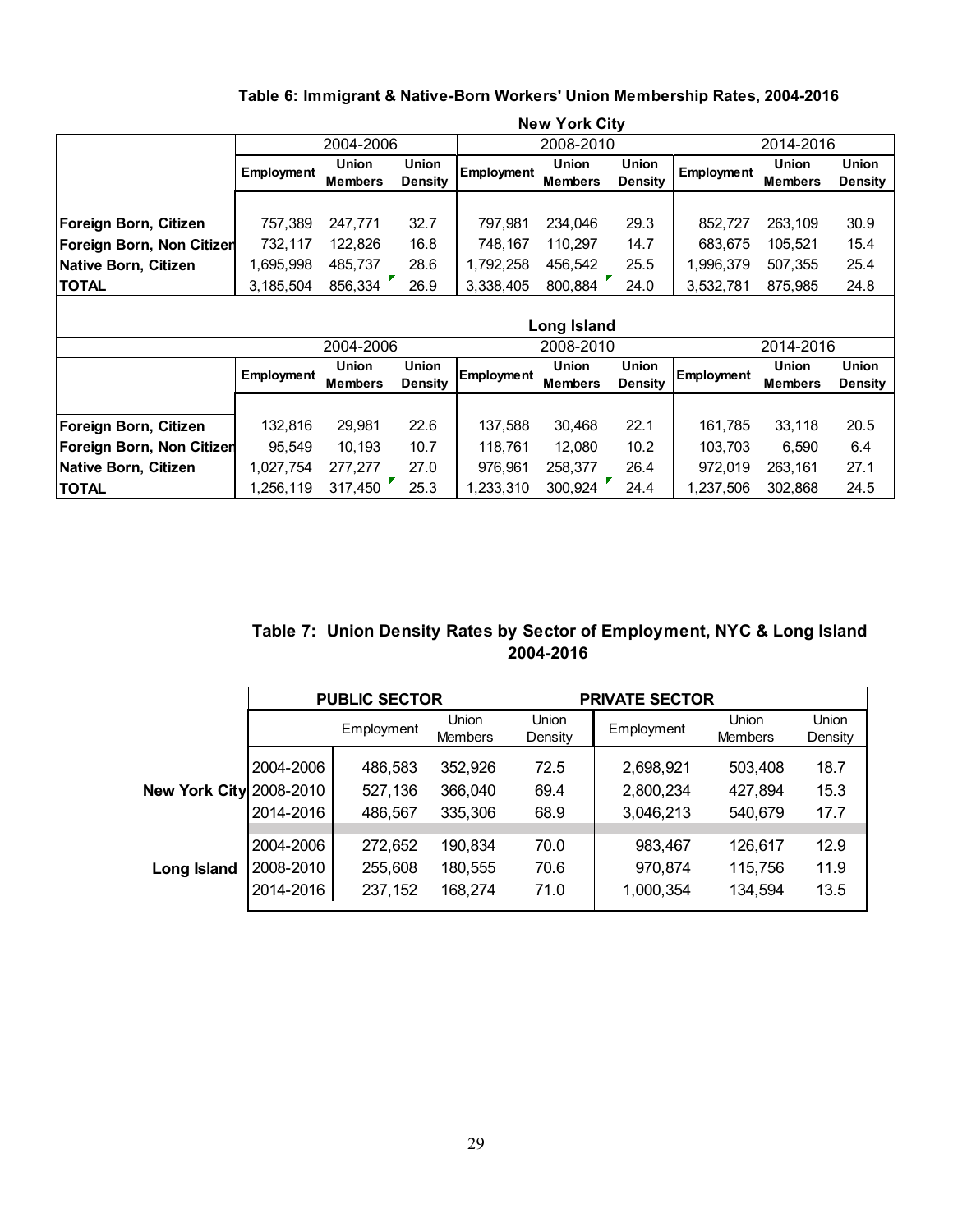|              |                   | <b>NEW YORK CITY</b> |                                | <b>LONG ISLAND</b> |                |                         |  |
|--------------|-------------------|----------------------|--------------------------------|--------------------|----------------|-------------------------|--|
|              | <b>Employment</b> | <b>Members</b>       | <b>Union</b><br><b>Density</b> | <b>Employment</b>  | <b>Members</b> | <b>Union</b><br>Density |  |
| 2004-2006    |                   |                      |                                |                    |                |                         |  |
| Federal      | 59,522            | 31,348               | 52.7                           | 31,222             | 18,331         | 58.7                    |  |
| <b>State</b> | 72,785            | 49,316               | 67.8                           | 47,198             | 32,366         | 68.6                    |  |
| Local        | 354,276           | 272,261              | 76.8                           | 194,233            | 140,137        | 72.1                    |  |
| TOTAL        | 486,582           | 352,926              | 72.5                           | 272,652            | 190,834        | 70.0                    |  |
| 2008-2010    |                   |                      |                                |                    |                |                         |  |
| Federal      | 84,825            | 37,776               | 44.5                           | 28,009             | 14,112         | 50.4                    |  |
| <b>State</b> | 74,224            | 45,965               | 61.9                           | 40,260             | 28,679         | 71.2                    |  |
| Local        | 368,088           | 282,300              | 76.7                           | 187,340            | 137,764        | 73.5                    |  |
| <b>TOTAL</b> | 527,136           | 366,040              | 69.4                           | 255,608            | 180,555        | 70.6                    |  |
| 2014-2016    |                   |                      |                                |                    |                |                         |  |
| Federal      | 67,812            | 31,915               | 47.1                           | 29,081             | 19,128         | 65.8                    |  |
| <b>State</b> | 83,346            | 48,773               | 58.5                           | 34,687             | 23,814         | 68.7                    |  |
| Local        | 335,409           | 254,618              | 75.9                           | 173,385            | 125,331        | 72.3                    |  |
| <b>TOTAL</b> | 486,567           | 335,306              | 68.9                           | 237,152            | 168,274        | 71.0                    |  |

#### **Table 8: Union Density Rates in NYC & Long Island Public Sector by Government Level, 2004-2016**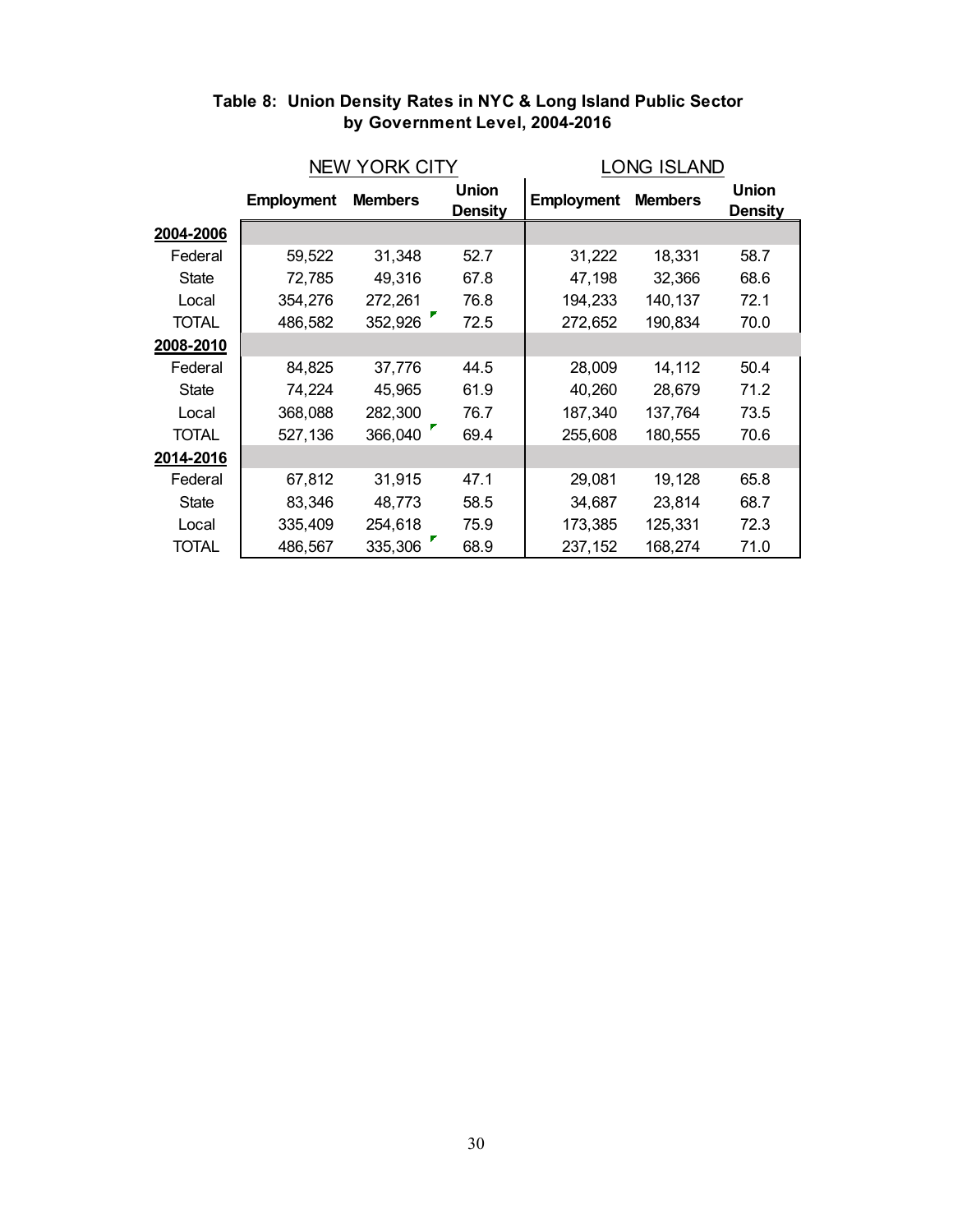| Table 9: NYC -- Union Density by Industry, 2004-2016          |           |           |
|---------------------------------------------------------------|-----------|-----------|
| <b>INDUSTRY</b>                                               | 2004-2006 | 2014-2016 |
| <b>CONSTRUCTION</b>                                           | 26.3      | 29.1      |
| <b>MANUFACTURING</b>                                          | 16.0      | 8.7       |
| <b>WHOLESALE AND RETAIL TRADE</b>                             | 11.1      | 10.0      |
| <b>TRANSPORTATION AND UTILITIES</b>                           | 49.6      | 42.3      |
| <b>INFORMATION SERVICES</b>                                   | 19.7      | 15.9      |
| FINANCE, INSURANCE AND REAL ESTATE                            | 18.6      | 16.8      |
| PROFESSIONAL AND BUSINESS SERVICES                            | 13.0      | 11.6      |
| <b>EDUCATIONAL SERVICES</b>                                   | 54.2      | 49.0      |
| <b>HEALTH AND SOCIAL SERVICES</b>                             | 37.0      | 36.6      |
| <b>LEISURE AND HOSPITALITY</b>                                | 14.4      | 13.8      |
| PUBLIC ADMINISTRATION                                         | 62.3      | 60.5      |
|                                                               |           |           |
| Table 10: Long Island -- Union Density by Industry, 2004-2016 |           |           |
| <b>INDUSTRY</b>                                               | 2004-2006 | 2014-2016 |
| CONSTRUCTION                                                  | 30.0      | 41.0      |
| <b>MANUFACTURING</b>                                          | 10.0      | 8.6       |
| WHOLESALE AND RETAIL TRADE                                    | 9.8       | 11.4      |
| <b>TRANSPORTATION AND UTILITIES</b>                           | 52.5      | 48.0      |
| <b>INFORMATION SERVICES</b>                                   | 22.0      | 24.6      |
| FINANCE, INSURANCE AND REAL ESTATE                            | 4.7       | 2.9       |
| PROFESSIONAL AND BUSINESS SERVICES                            | 6.1       | 8.0       |
|                                                               |           |           |

HEALTH AND SOCIAL SERVICES 20.9 19.2 LEISURE AND HOSPITALITY 10.6 3.3

PUBLIC ADMINISTRATION 66.7 68.2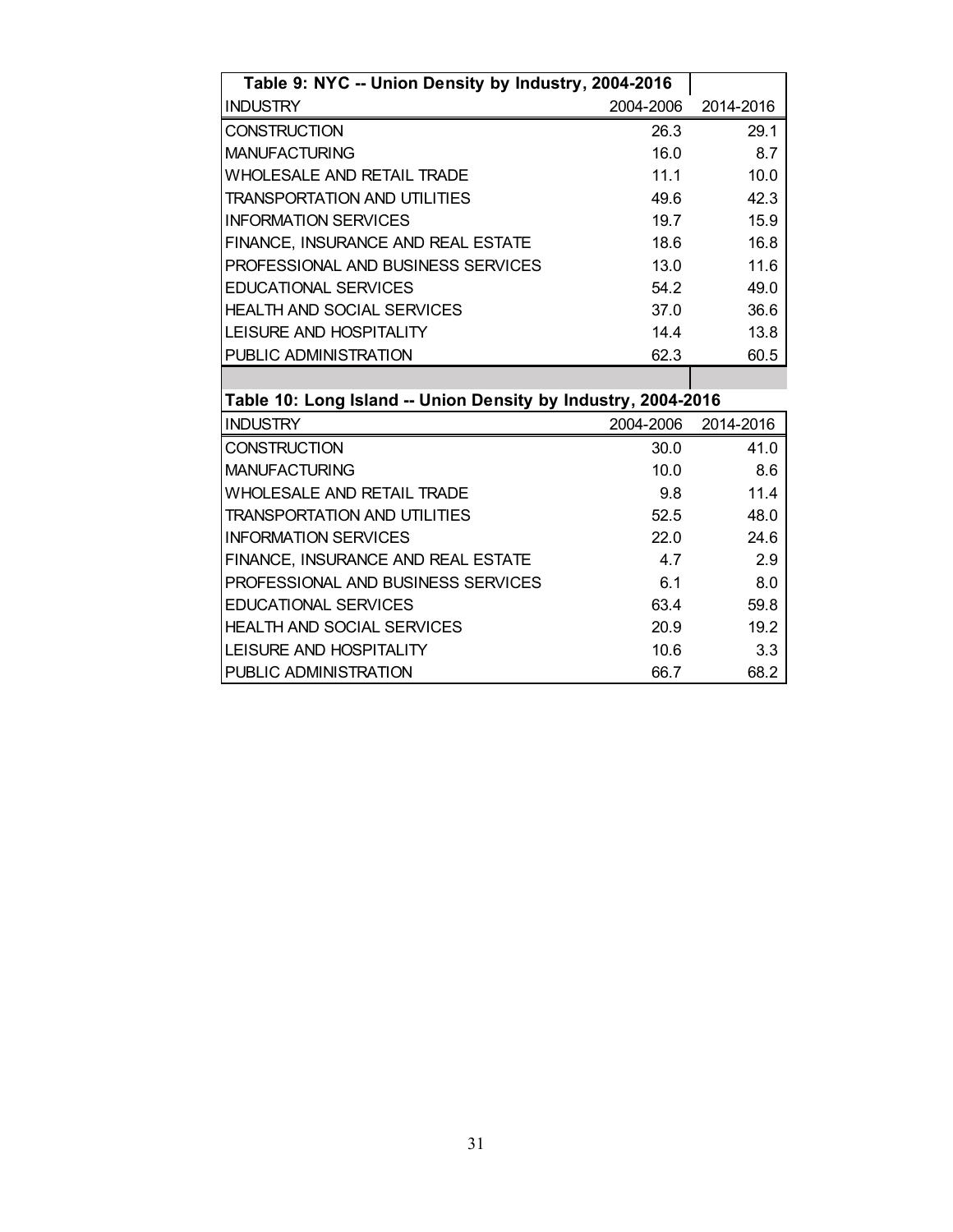|                    | Hourly Wage | Weekly Earnings Union Pay Premium [%]        |       |       |       |       |  |  |
|--------------------|-------------|----------------------------------------------|-------|-------|-------|-------|--|--|
|                    | Non-Union   | Weekly<br>Union<br>Non-Union Union<br>Hourly |       |       |       |       |  |  |
| <b>NYC</b>         | \$21.04     | \$21.98                                      | \$850 | \$875 | 0.045 | 0.029 |  |  |
| <b>LONG ISLAND</b> | 23.35       | 30.00                                        | 961   | 1200  | 0.285 | 0.249 |  |  |
| Age                |             |                                              |       |       |       |       |  |  |
| 20-29              | 17.30       | 19.23                                        | 692   | 760   | 0.112 | 0.098 |  |  |
| 30-44              | 23.56       | 25.24                                        | 962   | 1,002 | 0.071 | 0.042 |  |  |
| 45-64              | 23.06       | 25.00                                        | 923   | 1,000 | 0.084 | 0.083 |  |  |
| Sex                |             |                                              |       |       |       |       |  |  |
| Male               | 22.9        | 24.0                                         | 961   | 962   | 0.049 | 0.001 |  |  |
| Female             | 20.0        | 24.0                                         | 800   | 960   | 0.202 | 0.200 |  |  |

#### **By Union Membership, Age and Sex: 2014-2016 Table 11: Median Earnings of All Full-Time Workers,**

Table 11 Note: All self‐employed workers are excluded from wage & salary sample.

#### **Table 12: Median Earnings of All Full-Time Workers, By Union Membership & Industry: 2014-2016**

| NYC & Long Island                   | Hourly Wage |         | <b>Weekly Earnings</b> |         |          | Union Pay Premium [%] |
|-------------------------------------|-------------|---------|------------------------|---------|----------|-----------------------|
| <b>Industry</b>                     | Non-Union   | Union   | Non-Union              | Union   | Hourly   | Weekly                |
| <b>CONSTRUCTION</b>                 | \$18.98     | \$25.27 | \$720                  | \$1,000 | 0.332    | 0.389                 |
| <b>MANUFACTURING</b>                | 20.65       | 22.47   | 850                    | 923     | 0.088    | 0.086                 |
| WHOLESALE AND RETAIL TRADE          | 17.03       | 15.63   | 673                    | 600     | $-0.082$ | $-0.109$              |
| <b>TRANSPORTATION AND UTILITIES</b> | 18.68       | 22.52   | 750                    | 923     | 0.205    | 0.231                 |
| <b>INFORMATION SERVICES</b>         | 32.39       | 28.88   | 1,384                  | 1,154   | $-0.108$ | $-0.166$              |
| FINANCE, INSURANCE, REAL ES         | 29.71       | 21.89   | 1,346                  | 865     | $-0.263$ | $-0.357$              |
| PROFESSIONAL AND BUSINESS           | 26.74       | 18.49   | 1,135                  | 760     | $-0.309$ | $-0.330$              |
| <b>EDUCATIONAL SERVICES</b>         | 26.25       | 31.59   | 1,057                  | 1,250   | 0.203    | 0.183                 |
| <b>HEALTH AND SOCIAL SERVICES</b>   | 20.00       | 21.00   | 800                    | 808     | 0.050    | 0.010                 |
| LEISURE AND HOSPITALITY             | 14.17       | 17.69   | 560                    | 700     | 0.248    | 0.250                 |
| <b>OTHER SERVICES</b>               | 16.85       | 25.30   | 640                    | 1,038   | 0.502    | 0.622                 |
| <b>PUBLIC ADMINISTRATION</b>        | 26.27       | 25.32   | 1,057                  | 1,057   | $-0.036$ | 0.000                 |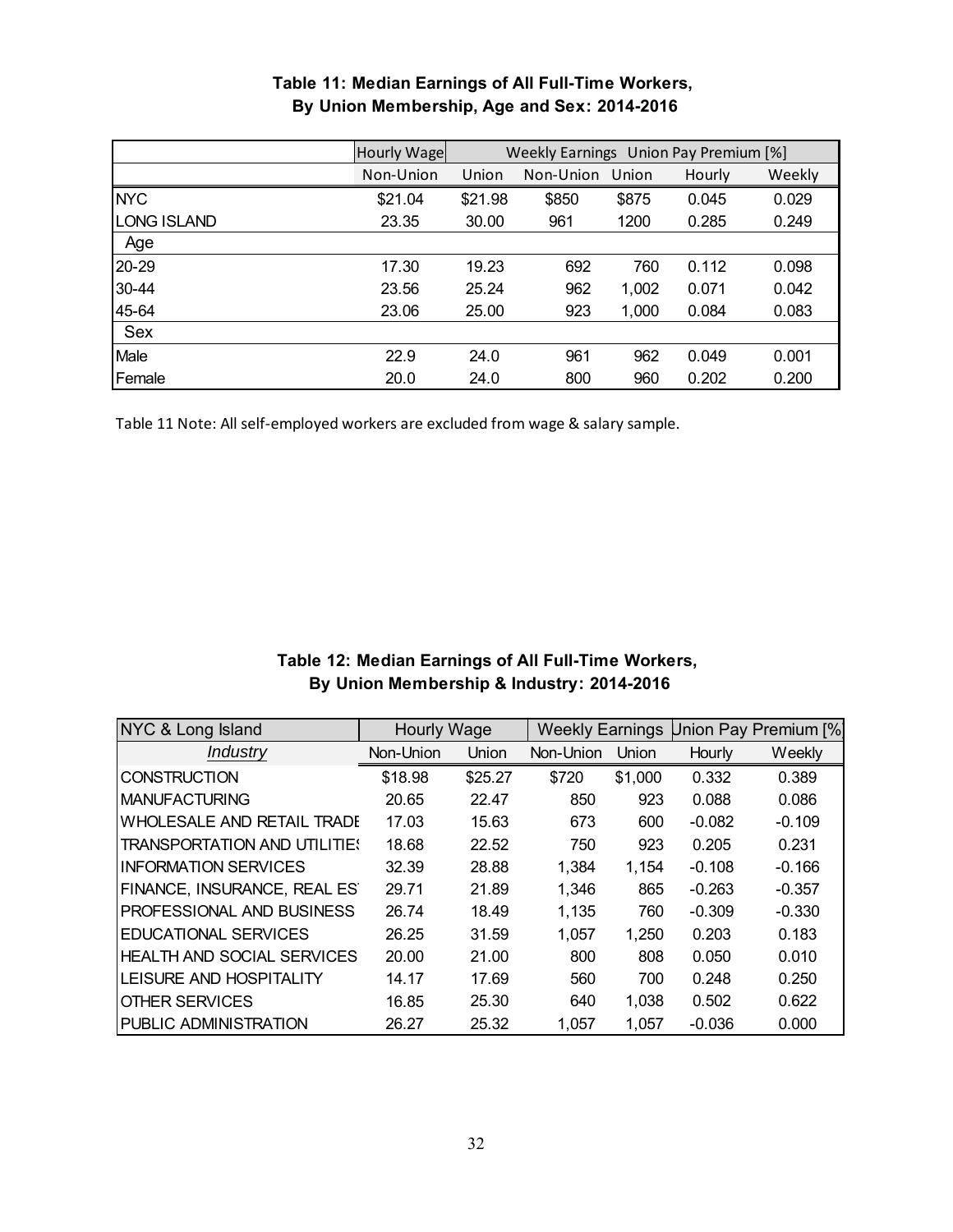#### **Table 13: Median Earnings in Working Class Occupations by Age, Sex & Union Status: Full‐time Non‐Managerial, Non‐Professional, 2014‐2016**

|             | Hourly Wage |         | <b>Weekly Earnings</b> |       | tion Pay Premium [ |        |
|-------------|-------------|---------|------------------------|-------|--------------------|--------|
|             | Non-Union   | Union   | Non-Union              | Union | Hourly             | Weekly |
| <b>NYC</b>  | \$15.16     | \$17.97 | \$600                  | \$706 | 0.185              | 0.176  |
| LONG ISLAND | 16.83       | 25.27   | 654                    | 1003  | 0.502              | 0.534  |
| Age         |             |         |                        |       |                    |        |
| 20-29       | 13.61       | 13.93   | 520                    | 557   | 0.024              | 0.071  |
| 30-44       | 15.69       | 19.46   | 635                    | 771   | 0.241              | 0.215  |
| 45-64       | 17.49       | 21.51   | 692                    | 846   | 0.230              | 0.223  |
| Sex         |             |         |                        |       |                    |        |
| Male        | 16.2        | 21.4    | 650                    | 865   | 0.321              | 0.331  |
| Female      | 15.1        | 16.4    | 577                    | 634   | 0.084              | 0.099  |

Table 13 Note: All self‐employed workers are excluded from wage & salary sample.

#### **Table 14: Median Earnings in Working Class Occupations by Industry & Union Status: Full‐time Non‐Managerial, Non‐Professional, 2014‐2016**

| NYC & Long Island                   | <b>Hourly Wage</b> |         | <b>Weekly Earnings</b> |         | lion Pay Premium [ |          |
|-------------------------------------|--------------------|---------|------------------------|---------|--------------------|----------|
| Industry                            | Non-Union          | Union   | Non-Union              | Union   | Hourly             | Weekly   |
| <b>CONSTRUCTION</b>                 | \$17.30            | \$25.27 | \$680                  | \$1,000 | 0.461              | 0.471    |
| <b>IMANUFACTURING</b>               | 15.60              | 20.42   | 615                    | 855     | 0.309              | 0.389    |
| WHOLESALE AND RETAIL TRADE          | 15.00              | 13.92   | 577                    | 551     | $-0.072$           | $-0.045$ |
| <b>TRANSPORTATION AND UTILITIES</b> | 17.18              | 22.27   | 698                    | 900     | 0.296              | 0.290    |
| <b>INFORMATION SERVICES</b>         | 20.92              | 24.03   | 827                    | 961     | 0.148              | 0.162    |
| FINANCE, INSURANCE AND REAL ES      | 21.25              | 20.22   | 894                    | 800     | $-0.049$           | $-0.105$ |
| PROFESSIONAL AND BUSINESS SEF       | 15.38              | 17.00   | 600                    | 680     | 0.105              | 0.133    |
| EDUCATIONAL SERVICES                | 19.23              | 20.86   | 700                    | 730     | 0.085              | 0.043    |
| <b>HEALTH AND SOCIAL SERVICES</b>   | 14.42              | 14.57   | 550                    | 570     | 0.010              | 0.036    |
| LEISURE AND HOSPITALITY             | 12.14              | 16.83   | 480                    | 640     | 0.385              | 0.333    |
| <b>OTHER SERVICES</b>               | 14.15              | 15.92   | 540                    | 787     | 0.125              | 0.458    |
| <b>PUBLIC ADMINISTRATION</b>        | 19.43              | 24.33   | 769                    | 963     | 0.252              | 0.253    |